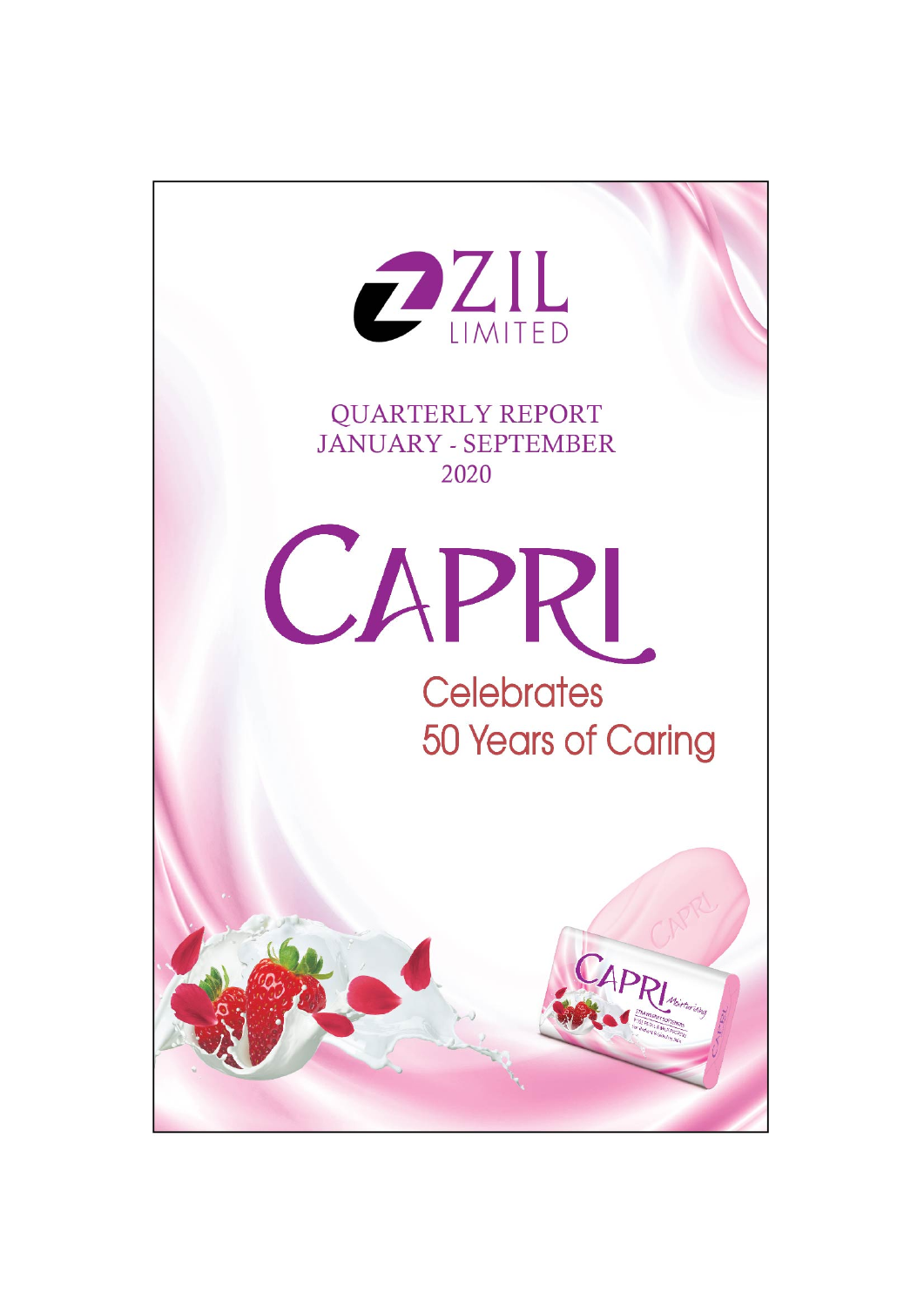# **Content**

| Corporate Information                                             | 02 |
|-------------------------------------------------------------------|----|
| Directors' Review                                                 | 03 |
| Condensed Interim Statement of Financial Position (Un-audited)    | 04 |
| Condensed Interim Statement of Profit and Loss (Un-audited)       | 05 |
| Condensed Interim Statement of Comprehensive Income (Un-audited)  | 06 |
| Condensed Interim Statement of Cash Flows (Un-audited)            | 07 |
| Condensed Interim Statement of Changes in Equity (Un-audited)     | 08 |
| Notes to the Condensed Interim Financial Information (Un-audited) | 09 |
|                                                                   |    |
|                                                                   |    |
|                                                                   |    |
|                                                                   |    |
| Celebrates<br>50 Years of Caring<br>CAF                           | 01 |
|                                                                   |    |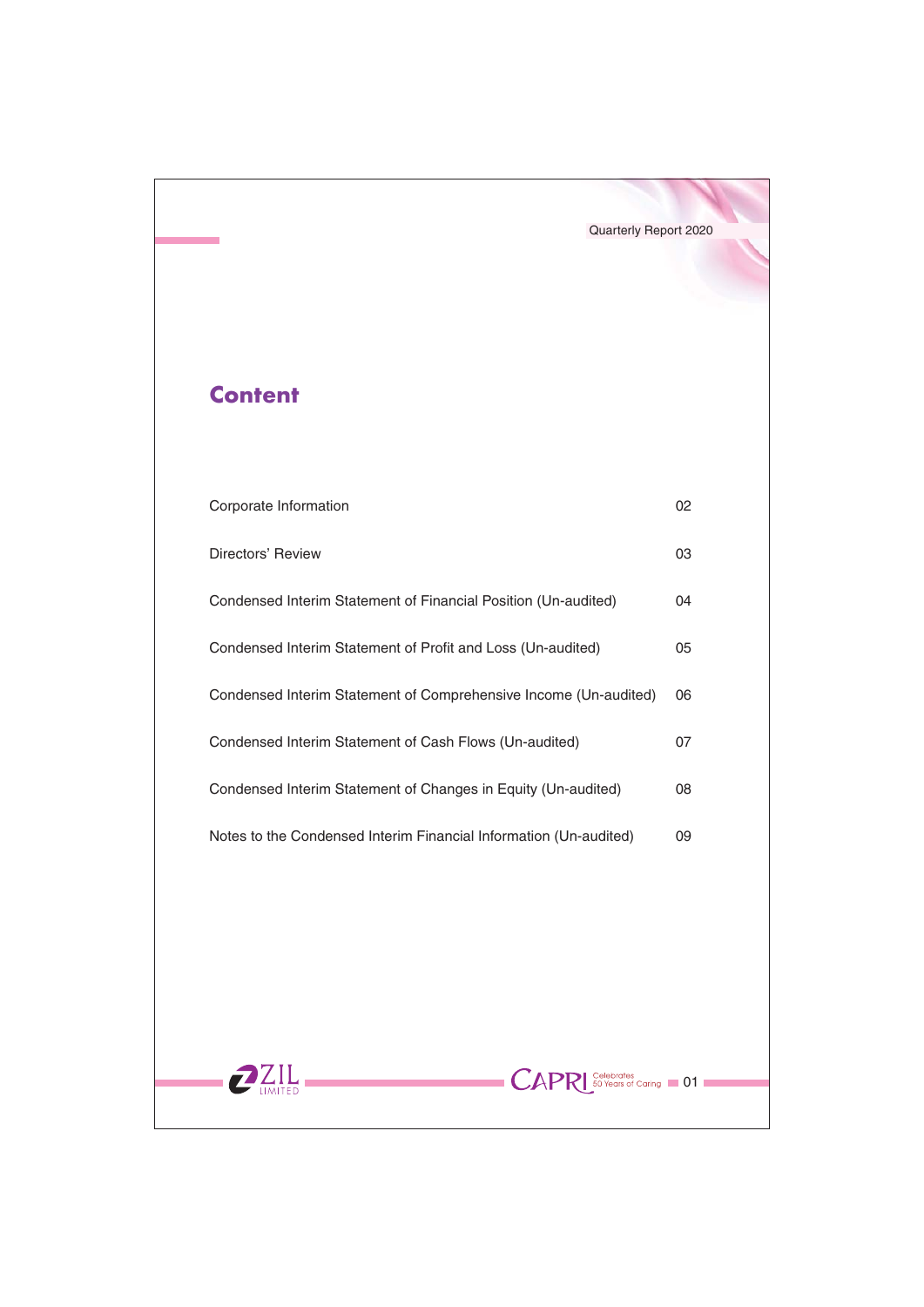# **Corporate Information**

## **Board of Directors**

Mrs. Feriel Ali Mehdi Chairman, Non-Executive Director

Mr. Mubashir Hasan Ansari **Executive Director and** Chief Executive Officer

Mr. Saad Amanullah Khan Independent, Non-Executive Director

Mr. Kemal Shoaib Non-Executive Director

Syed Hasnain Ali Non-Executive Director

Mr. Mir Muhammad Ali Independent, Non-Executive Director

Mr. Muhammad Salman H. Chawala (Representing NIT) Independent, Non-Executive Director

## **Board Audit Committee**

Mr. Muhammad Salman H. Chawala (Representing NIT) Chairman

Mrs. Feriel Ali Mehdi Member

Mr. Kemal Shoaib Memher

**Human Resource & Remuneration Committee** 

Mr. Saad Amanullah Khan Chairman

Mrs Feriel Ali Mehdi Member

Sved Hasnain Ali Member

Mr. Mubashir Hasan Ansari Member

 $\blacksquare$  02  $\blacksquare$   $\mathsf{CAPR}$  SO Years of Caring I

## **Statutory Auditors**

**EY Ford Rhodes Chartered Accountants** 

**Chief Financial Officer** 

Mr. Ata-ur-Rehman Shaikh

**Company Secretary** 

Mr. Muhammad Shahid

**Head of Internal Audit** 

Mr. Syed Abid Raza Rizvi

**Legal Advisors** 

PINJANI & VADRIA LAWYERS

## **Registered Office**

Ground Floor, Bahria Complex III, M. T. Khan Road, Karachi - Pakistan. Tel: +9221 35630251-60 Fax: +9221 35630266 Website: www.zil.com.pk Email: Info@zil.com.pk

## **Factory**

Link Hali Road, Hyderabad - 71000

## **Bankers**

BankIslami Pakistan Limited Habib Bank Limited **MCB Bank Limited** National Bank of Pakistan Limited **Standard Chartered Bank** Soneri Bank Limited

## **Shares Registrars**

THK Associates (Pvt) Limited 1st Floor, 40-C, Block-6 P.E.C.H.S., Karachi www.thk.com.pk Phone: +92 (21) 111-000-322

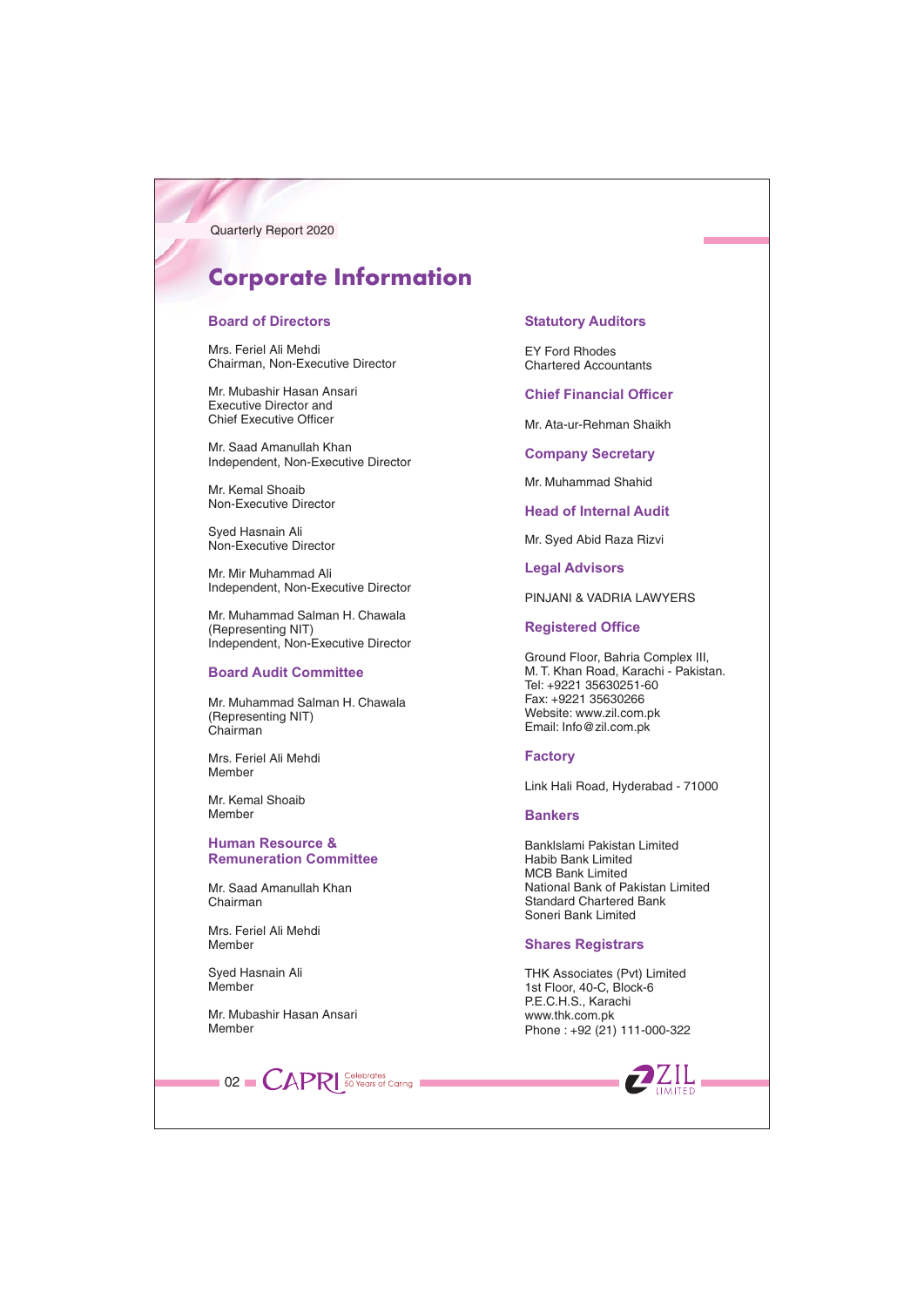## **Directors' Review**

The directors of the company are pleased to present the unaudited financial results of the company for the nine months ended September 30, 2020.

## **Summary of Business Review:**

Net sales for the period remained at Rs. 1.77Bn similar to same period last year largely due to the impact of the COVID-19 pandemic in the first half of the year. Our people have demonstrated commitment, resilience, adaptability and zeal during this challenging period. We introduced a contemporary variant under our flagship brand Capri and launched a new brand in the economy segment. We maintained competitive and efficient support for our brands and further accelerated the new product development process under the "Re-Invent ZIL", agenda.

Gross margin however remained under pressure owing to raw material price increases and 7% devaluation of the PKR against the USD. However these pressures were partially offset by improvements in product mix and prompt pricing decisions.

The management took efficient measures to control selling and administrative expenses to minimize impact on the profit during the period.

## **Financial Position at a Glance:**

|                       | Nine month period from January to September |        |            |  |
|-----------------------|---------------------------------------------|--------|------------|--|
|                       | 2020                                        | 2019   | Growth %   |  |
| Net Sales             | 1.772M                                      | 1.768M | $0\%$      |  |
| Gross Profit          | 437M                                        | 502M   | $-13%$     |  |
| Gross Profit %        | 25%                                         | 28%    | $-372$ bps |  |
| Profit after taxation | 15.4M                                       | 51.4M  | $-70%$     |  |

#### **Future Outlook:**

Going forward gross margin would remain under pressure due to higher raw material prices and the impact of the PKR devaluation. Second wave of COVID-19 is underway while Pakistan has escaped the worst we need to remain alert and continue with healthy and safety precautions at work.

While uncertainty remains in our market the Company intends to work towards taking opportunity in the increasing awareness of hygiene market and other areas of personal care.

#### Acknowledgement:

On behalf of the Board of Directors, we would like to express our gratitude and appreciation to all our employees, shareholders, business partners and other institutions for their continued trust and support.

For and on behalf of the Board of Directors

Karachi: October 27, 2020

 $7ZIL$ 

Mubashir Hasan Ansari Director and CEO

 $\textsf{CAPR}$  SO Years of Caring  $\textsf{103}$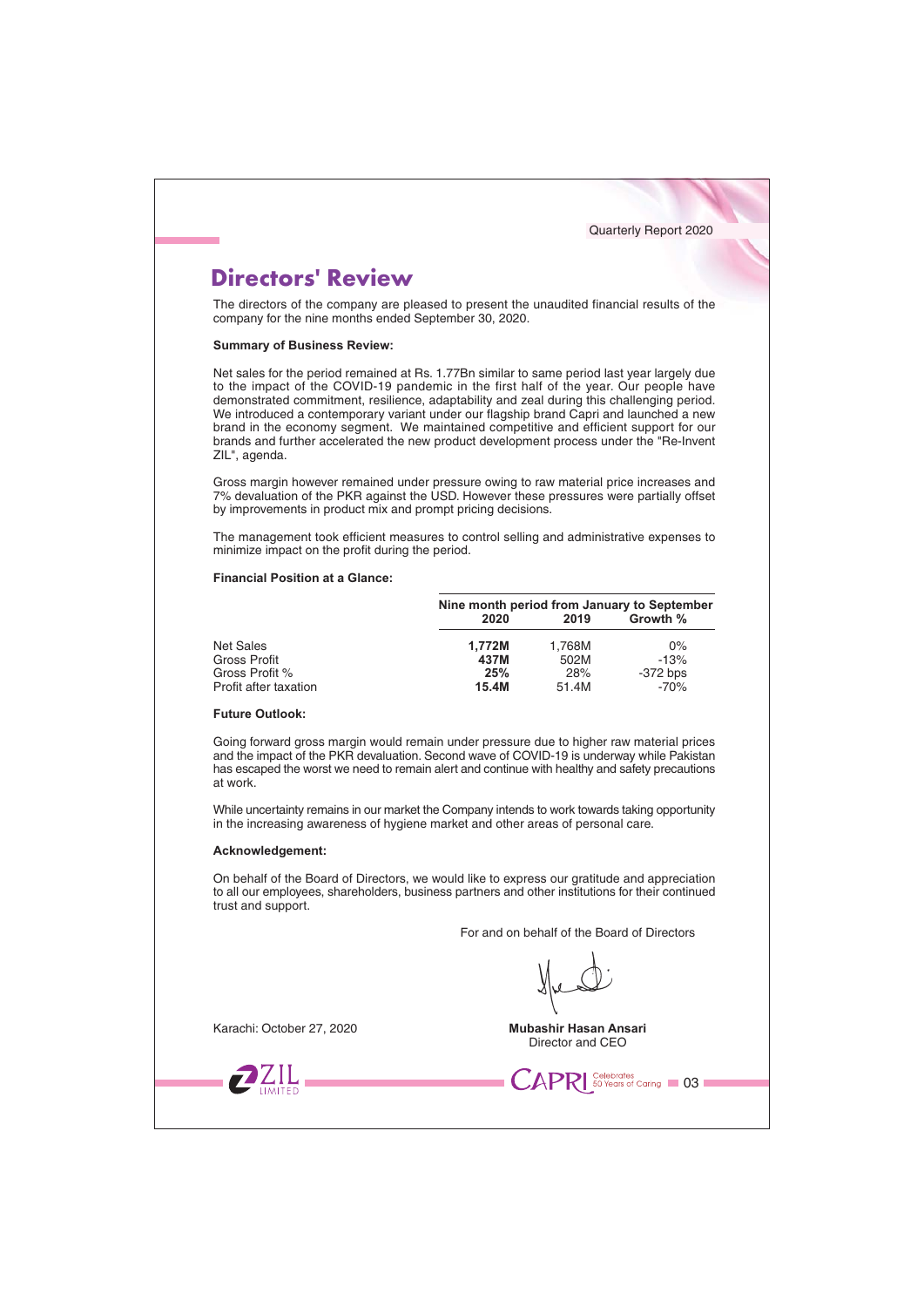#### **Condensed Interim Statement of Financial Position (Un-audited)** As at 30 September 2020 30 September 31 December

| <b>ASSETS</b><br><b>Note</b><br>(Rs. in '000)<br><b>NON-CURRENT ASSETS</b><br>Property, plant and equipment<br>4<br>724,824<br>764,360<br>Intangible assets<br>8,466<br>101<br>Long-term deposits<br>1,593<br>1,593<br>Long-term loans to employees<br>549<br>630<br>Total non-current assets<br>735,432<br>766,684<br><b>CURRENT ASSETS</b><br>Stores and spares<br>6,149<br>6,725<br>Stock-in-trade<br>5<br>166,199<br>179,267<br>Trade debts - unsecured, considered good<br>6<br>52,221<br>45,560<br>Advances, prepayments and other receivables<br>7<br>135,507<br>154,493<br>Cash and bank balances<br>8<br>95,541<br>63,640<br>Total current assets<br>455,617<br>449,685<br><b>TOTAL ASSETS</b><br>1,191,049<br>1,216,369<br><b>EQUITY AND LIABILTIES</b><br><b>EQUITY</b><br>Authorised capital<br>40,000,000 (31 December 2019: 40,000,000)<br>ordinary shares of Rs. 10 each<br>400,000<br>400,000<br>Issued, subscribed and paid up capital<br>61,226<br>61,226<br>Capital reserve<br>Surplus on revaluation of property, plant and equipment - net of tax<br>356,959<br>363,711<br>Revenue reserves<br>General reserve<br>6,000<br>6,000<br>Un-appropriated profit<br>180,920<br>180,157<br>605.105<br>611.094<br><b>LIABILITIES</b><br><b>NON-CURRENT LIABILITIES</b><br>Deferred tax liability - net<br>28,614<br>27,724<br>Deferred staff liabilities<br>106,296<br>107,155<br>Liability against leased assets<br>50,352<br>60,155<br>Long-term loan<br>9<br>34,059<br>Deferred Grant<br>2,351<br>ä,<br><b>CURRENT LIABILITIES</b><br>Trade and other payables<br>10<br>194.049<br>260,085<br>Taxation<br>81.246<br>53,570<br>Contract liabilities - advance from customers<br>52,718<br>84,148<br>Current maturity of liability against leased assets<br>12,985<br>11,182<br>Current maturity of long-term loan<br>20,455<br>Accrued mark-up<br>1,433<br>78<br>Unclaimed dividend<br>1,386<br>1,178<br><b>Total current liabilities</b><br>364,272<br>410,241<br><b>Contingencies and Commitments</b><br>11<br><b>TOTAL EQUITY AND LIABILITIES</b><br>1,191,049<br>1,216,369<br>The annexed notes from 1 to 16 form an integral part of these condensed interim financial<br>information.<br><b>Chief Financial Officer</b><br><b>Chief Executive Officer</b><br>Director |  | 2020<br>(Un-audited) | 2019<br>(Audited) |
|--------------------------------------------------------------------------------------------------------------------------------------------------------------------------------------------------------------------------------------------------------------------------------------------------------------------------------------------------------------------------------------------------------------------------------------------------------------------------------------------------------------------------------------------------------------------------------------------------------------------------------------------------------------------------------------------------------------------------------------------------------------------------------------------------------------------------------------------------------------------------------------------------------------------------------------------------------------------------------------------------------------------------------------------------------------------------------------------------------------------------------------------------------------------------------------------------------------------------------------------------------------------------------------------------------------------------------------------------------------------------------------------------------------------------------------------------------------------------------------------------------------------------------------------------------------------------------------------------------------------------------------------------------------------------------------------------------------------------------------------------------------------------------------------------------------------------------------------------------------------------------------------------------------------------------------------------------------------------------------------------------------------------------------------------------------------------------------------------------------------------------------------------------------------------------------------------------------------------------------------------------------------------------------------|--|----------------------|-------------------|
|                                                                                                                                                                                                                                                                                                                                                                                                                                                                                                                                                                                                                                                                                                                                                                                                                                                                                                                                                                                                                                                                                                                                                                                                                                                                                                                                                                                                                                                                                                                                                                                                                                                                                                                                                                                                                                                                                                                                                                                                                                                                                                                                                                                                                                                                                            |  |                      |                   |
|                                                                                                                                                                                                                                                                                                                                                                                                                                                                                                                                                                                                                                                                                                                                                                                                                                                                                                                                                                                                                                                                                                                                                                                                                                                                                                                                                                                                                                                                                                                                                                                                                                                                                                                                                                                                                                                                                                                                                                                                                                                                                                                                                                                                                                                                                            |  |                      |                   |
|                                                                                                                                                                                                                                                                                                                                                                                                                                                                                                                                                                                                                                                                                                                                                                                                                                                                                                                                                                                                                                                                                                                                                                                                                                                                                                                                                                                                                                                                                                                                                                                                                                                                                                                                                                                                                                                                                                                                                                                                                                                                                                                                                                                                                                                                                            |  |                      |                   |
|                                                                                                                                                                                                                                                                                                                                                                                                                                                                                                                                                                                                                                                                                                                                                                                                                                                                                                                                                                                                                                                                                                                                                                                                                                                                                                                                                                                                                                                                                                                                                                                                                                                                                                                                                                                                                                                                                                                                                                                                                                                                                                                                                                                                                                                                                            |  |                      |                   |
|                                                                                                                                                                                                                                                                                                                                                                                                                                                                                                                                                                                                                                                                                                                                                                                                                                                                                                                                                                                                                                                                                                                                                                                                                                                                                                                                                                                                                                                                                                                                                                                                                                                                                                                                                                                                                                                                                                                                                                                                                                                                                                                                                                                                                                                                                            |  |                      |                   |
|                                                                                                                                                                                                                                                                                                                                                                                                                                                                                                                                                                                                                                                                                                                                                                                                                                                                                                                                                                                                                                                                                                                                                                                                                                                                                                                                                                                                                                                                                                                                                                                                                                                                                                                                                                                                                                                                                                                                                                                                                                                                                                                                                                                                                                                                                            |  |                      |                   |
|                                                                                                                                                                                                                                                                                                                                                                                                                                                                                                                                                                                                                                                                                                                                                                                                                                                                                                                                                                                                                                                                                                                                                                                                                                                                                                                                                                                                                                                                                                                                                                                                                                                                                                                                                                                                                                                                                                                                                                                                                                                                                                                                                                                                                                                                                            |  |                      |                   |
|                                                                                                                                                                                                                                                                                                                                                                                                                                                                                                                                                                                                                                                                                                                                                                                                                                                                                                                                                                                                                                                                                                                                                                                                                                                                                                                                                                                                                                                                                                                                                                                                                                                                                                                                                                                                                                                                                                                                                                                                                                                                                                                                                                                                                                                                                            |  |                      |                   |
|                                                                                                                                                                                                                                                                                                                                                                                                                                                                                                                                                                                                                                                                                                                                                                                                                                                                                                                                                                                                                                                                                                                                                                                                                                                                                                                                                                                                                                                                                                                                                                                                                                                                                                                                                                                                                                                                                                                                                                                                                                                                                                                                                                                                                                                                                            |  |                      |                   |
|                                                                                                                                                                                                                                                                                                                                                                                                                                                                                                                                                                                                                                                                                                                                                                                                                                                                                                                                                                                                                                                                                                                                                                                                                                                                                                                                                                                                                                                                                                                                                                                                                                                                                                                                                                                                                                                                                                                                                                                                                                                                                                                                                                                                                                                                                            |  |                      |                   |
|                                                                                                                                                                                                                                                                                                                                                                                                                                                                                                                                                                                                                                                                                                                                                                                                                                                                                                                                                                                                                                                                                                                                                                                                                                                                                                                                                                                                                                                                                                                                                                                                                                                                                                                                                                                                                                                                                                                                                                                                                                                                                                                                                                                                                                                                                            |  |                      |                   |
|                                                                                                                                                                                                                                                                                                                                                                                                                                                                                                                                                                                                                                                                                                                                                                                                                                                                                                                                                                                                                                                                                                                                                                                                                                                                                                                                                                                                                                                                                                                                                                                                                                                                                                                                                                                                                                                                                                                                                                                                                                                                                                                                                                                                                                                                                            |  |                      |                   |
| Celebrates<br>04                                                                                                                                                                                                                                                                                                                                                                                                                                                                                                                                                                                                                                                                                                                                                                                                                                                                                                                                                                                                                                                                                                                                                                                                                                                                                                                                                                                                                                                                                                                                                                                                                                                                                                                                                                                                                                                                                                                                                                                                                                                                                                                                                                                                                                                                           |  |                      |                   |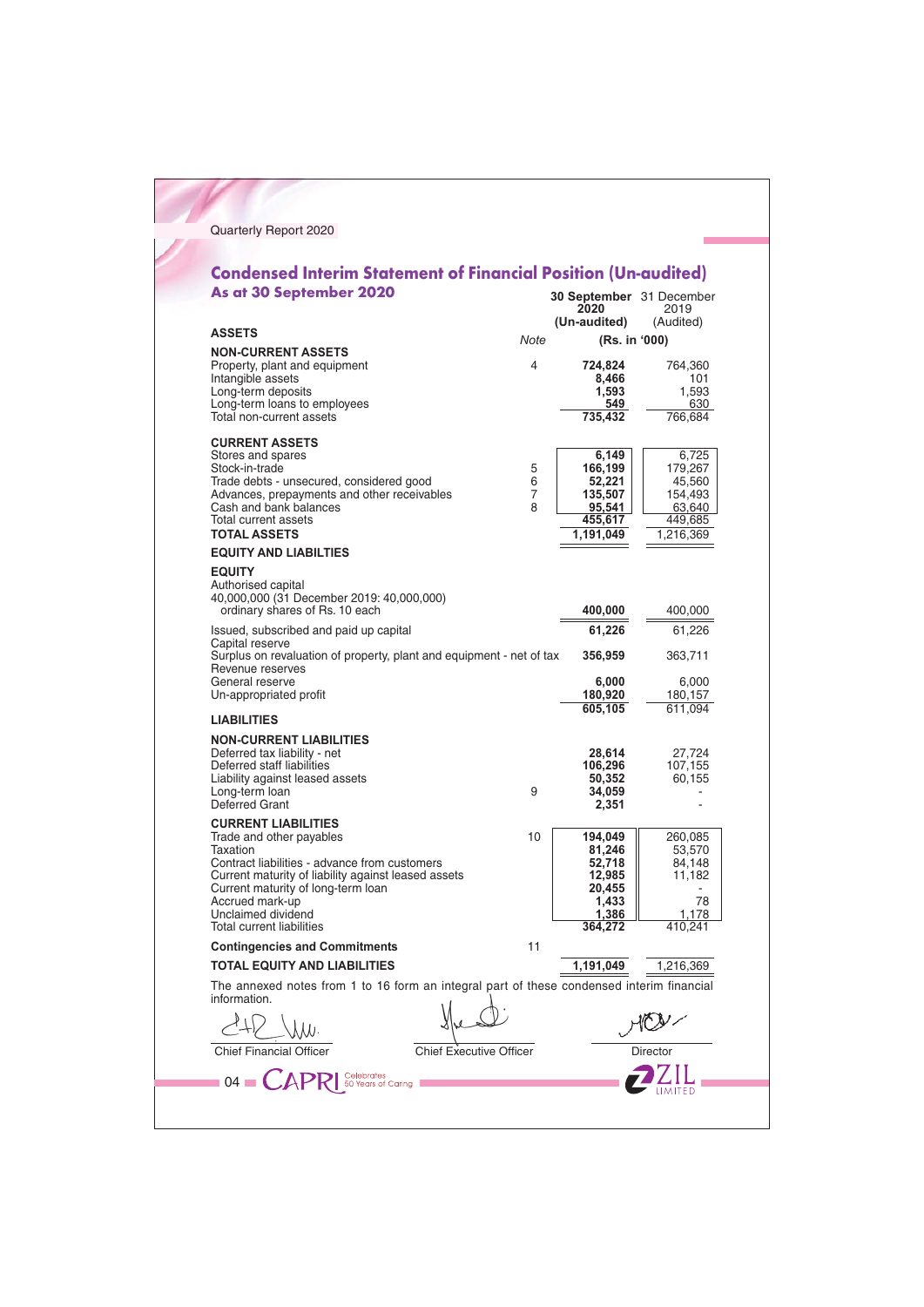# **Condensed Interim Statement of Profit and Loss (Un-audited)**

For the three months and nine months period ended 30 September 2020

Quarterly Report 2020

|                                                                                                           |    | Nine months period ended       |               | Three months period ended                                   |            |
|-----------------------------------------------------------------------------------------------------------|----|--------------------------------|---------------|-------------------------------------------------------------|------------|
|                                                                                                           |    | 2020                           | 2019          | 30 September 30 September 30 September 30 September<br>2020 | 2019       |
|                                                                                                           |    | Note -------                   |               | ------------------- (Rupees in '000) ------------           |            |
| Sales - net                                                                                               | 12 | 1,772,474                      | 1,767,624     | 672,898                                                     | 669,385    |
| Cost of sales                                                                                             | 13 | (1, 335, 229)                  | (1, 265, 892) | (521, 828)                                                  | (501, 723) |
| <b>Gross profit</b>                                                                                       |    | 437.245                        | 501.732       | 151,070                                                     | 167,662    |
| Selling and distribution                                                                                  |    |                                |               |                                                             |            |
| expenses                                                                                                  |    | (267, 478)                     | (288, 280)    | (93, 460)                                                   | (102, 817) |
| Administrative expenses<br>Impairment loss on trade                                                       |    | (107, 927)                     | (119, 913)    | (33, 507)                                                   | (35, 473)  |
| receivables                                                                                               |    |                                | (858)         |                                                             |            |
|                                                                                                           |    | (375, 405)                     | (409, 051)    | (126, 967)                                                  | (138, 290) |
|                                                                                                           |    | 61,840                         | 92,681        | 24,103                                                      | 29,372     |
| Other income                                                                                              |    | 3,452                          | 2,318         | 1,854                                                       | 639        |
| Other charges                                                                                             |    | (7, 789)                       | (10,623)      | (2, 855)                                                    | (3,386)    |
|                                                                                                           |    | 57,503                         | 84.376        | 23.102                                                      | 26,625     |
| Finance costs                                                                                             |    | (13, 224)                      | (15, 711)     | (4,908)                                                     | (4,809)    |
| <b>Profit before taxation</b>                                                                             |    | 44.279                         | 68.665        | 18.194                                                      | 21.816     |
| Taxation                                                                                                  |    | (28, 839)                      | (17, 243)     | (14, 674)                                                   | (5,934)    |
| Profit for the period                                                                                     |    | 15,440                         | 51,422        | 3,520                                                       | 15,882     |
|                                                                                                           |    |                                | (Rupees)      | (Rupees)                                                    |            |
| Earning per share -                                                                                       |    |                                |               |                                                             |            |
| basic and diluted                                                                                         |    | 2.52                           | 8.40          | 0.57                                                        | 2.59       |
| The annexed notes from 1 to 16 form an integral part of these condensed interim financial<br>information. |    |                                |               |                                                             |            |
|                                                                                                           |    |                                |               |                                                             |            |
| Chief Financial Officer                                                                                   |    | <b>Chief Executive Officer</b> |               |                                                             | Director   |

 $2Z_{\text{IMITED}}$ 

 $\mathbb{C}$  APRL SO Years of Caring  $\blacksquare$  05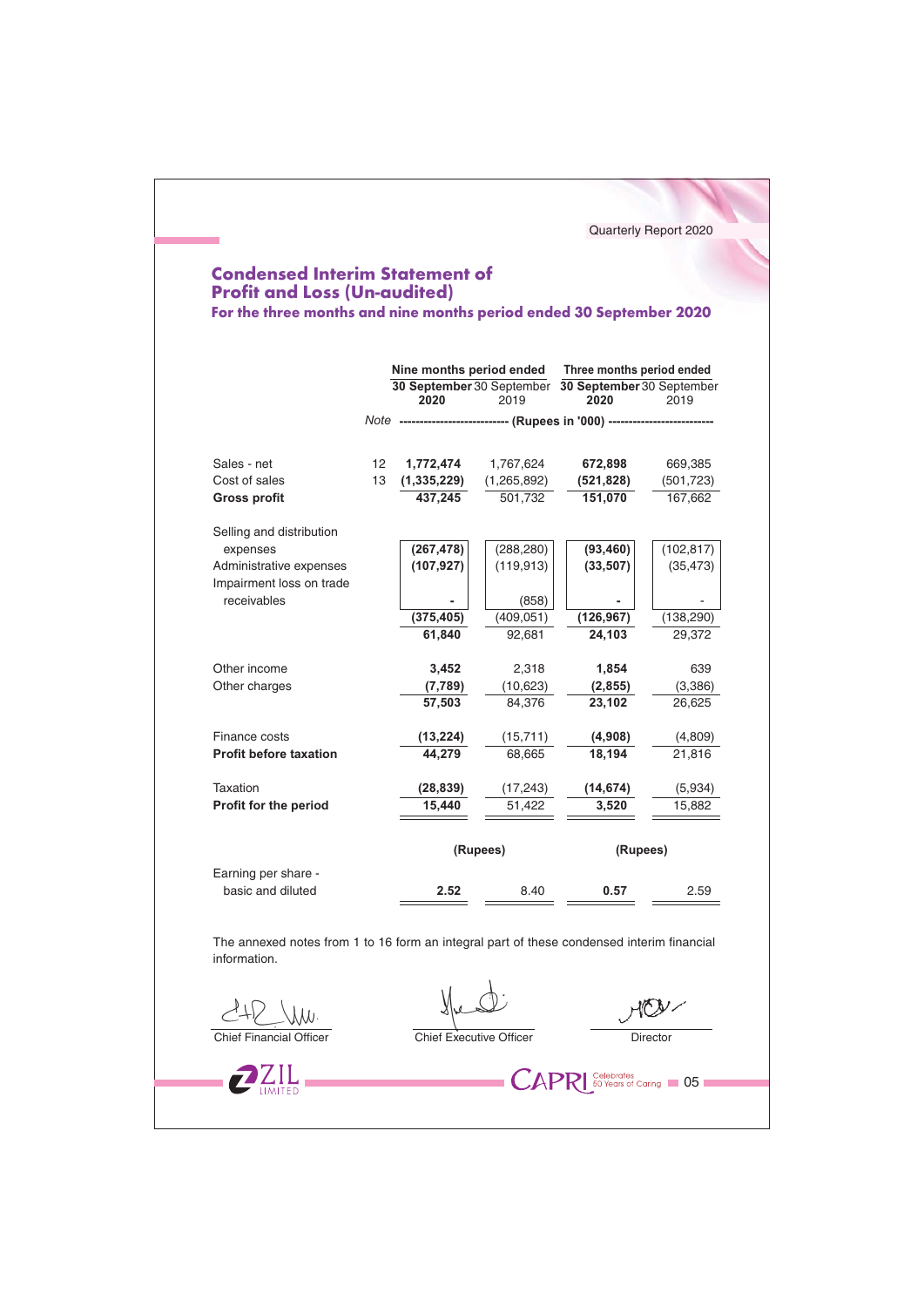# **Condensed Interim Statement of<br>Comprehensive Income (Un-audited)**<br>For the three months and nine months period ended 30 September 2020

|                                              | Nine months period ended<br>30 September 30 September<br>2020 | 2019   | Three months period ended<br>30 September 30 September<br>2020 | 2019   |  |
|----------------------------------------------|---------------------------------------------------------------|--------|----------------------------------------------------------------|--------|--|
|                                              | --------------------                                          |        | -- (Rupees in '000) ---------------------------                |        |  |
| Profit for the period<br>after taxation      | 15,440                                                        | 51,422 | 3.520                                                          | 15,882 |  |
| Other comprehensive<br>income for the period |                                                               |        |                                                                |        |  |
| Total comprehensive income<br>for the period | 15.440                                                        | 51.422 | 3.520                                                          | 15.882 |  |

The annexed notes from 1 to 16 form an integral part of these condensed interim financial information.

 $242$  Ww. Chief Financial Officer

06 CAPR SO Years of Caring

Chief Executive Officer

 $M_{\odot}$ Director

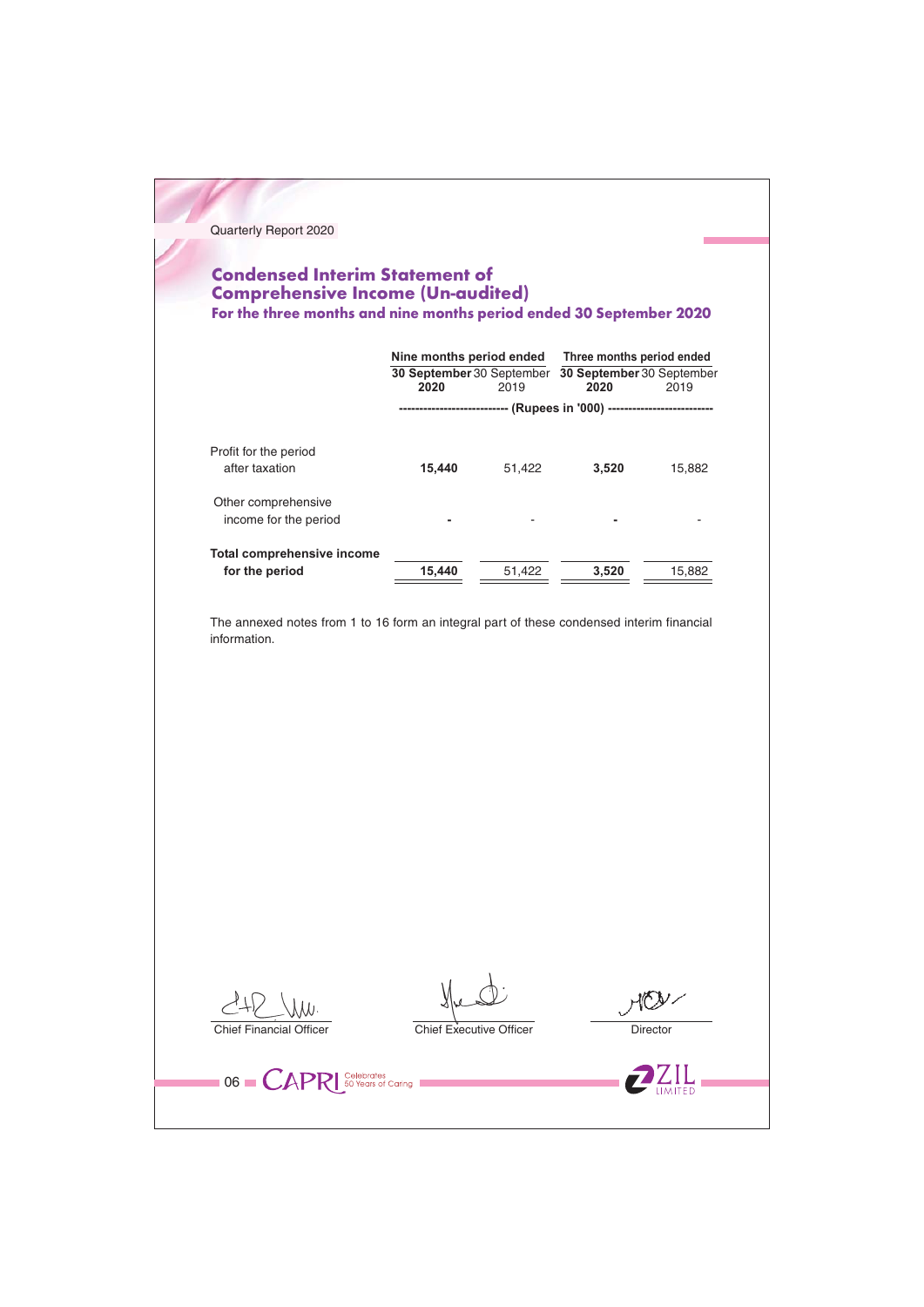|                                                                                                        |                          | Quarterly Report 2020                      |
|--------------------------------------------------------------------------------------------------------|--------------------------|--------------------------------------------|
| <b>Condensed Interim Statement of Cash Flows (Un-audited)</b>                                          |                          |                                            |
| For the nine months period ended 30 September 2020                                                     |                          |                                            |
|                                                                                                        | Nine months period ended |                                            |
|                                                                                                        | <b>30 September</b>      | 30 September                               |
|                                                                                                        | 2020<br>(Rs. in '000)    | 2019                                       |
| <b>CASH FLOWS FROM OPERATING ACTIVITIES</b><br>Profit before taxation                                  | 44,279                   | 68,665                                     |
| <b>Adjustments for:</b><br>Finance costs                                                               | 13,224                   | 15,711                                     |
| Depreciation and amortisation                                                                          | 49,345                   | 46,810                                     |
| Provision against staff gratuity<br>Provision against other staff retirement benefits                  | 13,870<br>1,773          | 10,703<br>1,710                            |
| Provision against slow-moving stock-in-trade<br>Allowance for expected credit loss                     |                          | 6,339<br>858                               |
| Return on bank deposits<br>Provision against slow moving stores and spares                             | (134)<br>584             | (61)                                       |
| (Gain)/loss on disposal of operating fixed assets                                                      | 167<br>78,829            | (46)<br>82,024                             |
|                                                                                                        | 123,108                  | 150,689                                    |
| (Increase) / decrease in current assets:<br>Stores and spares                                          | (9)                      | (383)                                      |
| Stock-in-trade<br>Trade debts                                                                          | 13,067<br>(6,662)        | (31, 977)<br>(27,068)                      |
| Loans to employees<br>Advances, prepayments and other receivables                                      | 506<br>1,125             | 255<br>1.                                  |
| Increase / (decrease) in current liabilities:                                                          | 8,027                    | (59.172)                                   |
| Trade and other payables<br>Contract liabilities                                                       | (66,036)<br>(31,430)     | 97,136<br>6,732                            |
|                                                                                                        | 33,669                   | 195,385                                    |
| Income tax paid<br>Staff gratuity paid                                                                 | 17,165<br>(8, 812)       | (37, 119)<br>(2,734)                       |
| Other staff retirement benefits paid<br>Return on bank deposits received                               | (7,689)<br>134           | (2,614)<br>61                              |
| Finance costs paid                                                                                     | (5, 529)                 | (15,427)                                   |
| Net (decrease) / increase in cash flows from operating activities                                      | (4.731)<br>28,938        | (57,833)<br>137,552                        |
| <b>CASH FLOWS FROM INVESTING ACTIVITIES</b><br>Capital expenditure                                     | (18, 454)                | (38,117)                                   |
| Proceeds from disposal of operating fixed assets<br>Net cash flows from investing activities           | 115<br>(18, 339)         | 5.988<br>(32,129)                          |
| <b>CASH FLOWS FROM FINANCING ACTIVITIES</b><br>Dividend paid                                           |                          | (9,040)                                    |
| Lease rentals paid                                                                                     | (21,221)<br>(14,342)     | (13,627)                                   |
| Long-term loan obtained<br>Short term borrowings acquired / (repaid)                                   | 56,865                   | (70,000)                                   |
| Net cash flows from financing activities                                                               | 21,302                   | (92, 667)                                  |
| Net (decrease) / increase in cash and cash<br>equivalents during the period                            | 31,901                   | 12,756                                     |
| Cash and cash equivalents at beginning of the period<br>Cash and cash equivalents at end of the period | 63,640<br>95,541         | 43,599<br>56,355                           |
| Cash and cash equivalents at end of the period comprises of:<br>- Cash and bank balances               | 95,541                   | 56,355                                     |
| - Short term borrowing - running finance                                                               | 95,541                   | 56,355                                     |
| The annexed notes from 1 to 16 form an integral part of these condensed interim financial              |                          |                                            |
| information.                                                                                           |                          |                                            |
|                                                                                                        |                          |                                            |
| <b>Chief Executive Officer</b><br><b>Chief Financial Officer</b>                                       |                          | Director                                   |
|                                                                                                        |                          | Celebrates<br>50 Years of Caring <b>07</b> |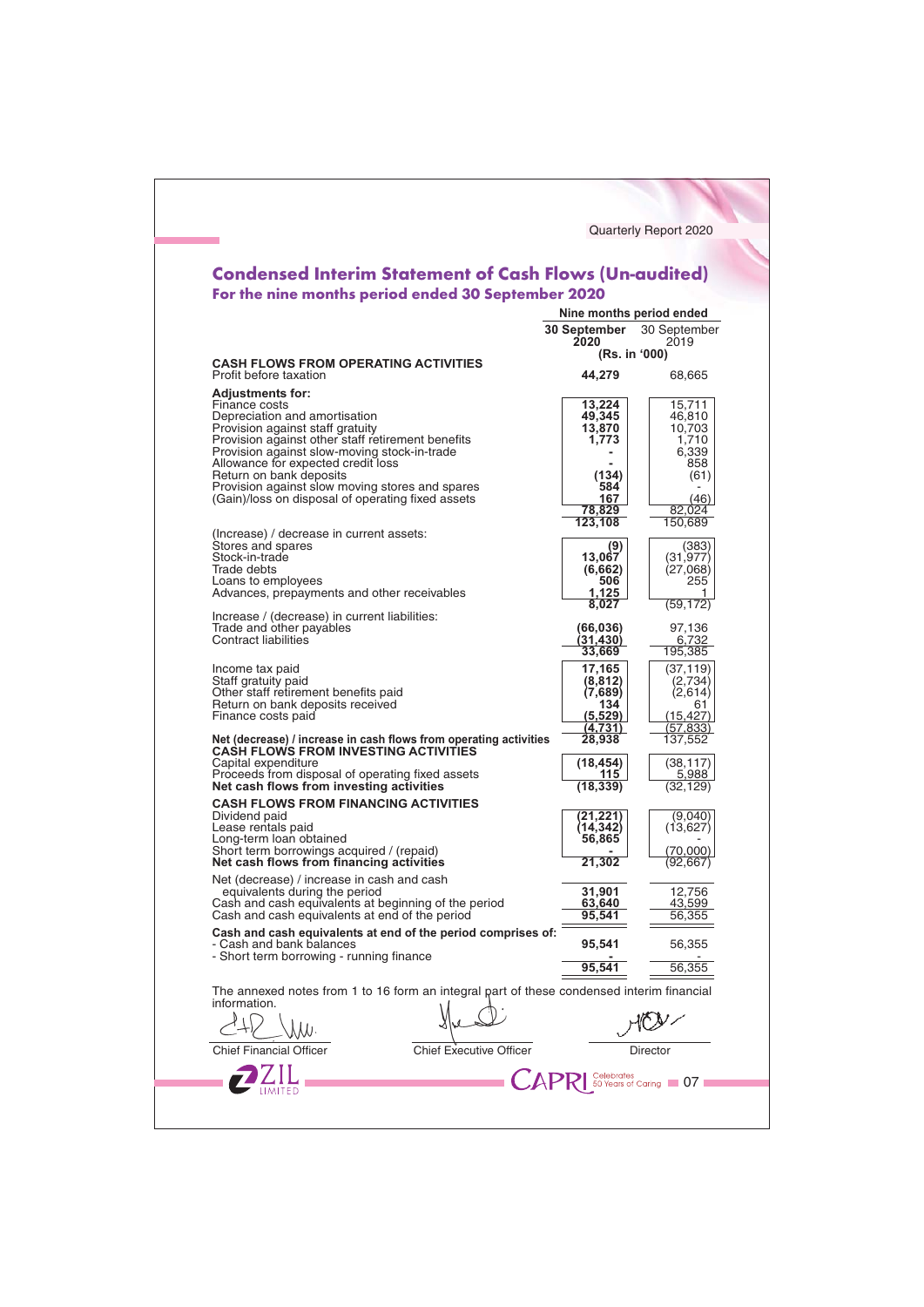# **Condensed Interim Statement of<br>Changes in Equity (Un-audited)**<br>For the nine months period ended 30 September 2020

|                                                                                                                                       | <b>Capital Reserves</b>                         |                                                               |               | <b>Reserves</b>                        | Total     |
|---------------------------------------------------------------------------------------------------------------------------------------|-------------------------------------------------|---------------------------------------------------------------|---------------|----------------------------------------|-----------|
|                                                                                                                                       | Issued,<br>subscribed<br>and paid up<br>capital | Surplus on<br><b>Revaluation</b><br>of assets -<br>net of tax | reserve       | General Un-appro-<br>priated<br>profit |           |
|                                                                                                                                       |                                                 |                                                               | (Rs. in '000) |                                        |           |
| Balance as at 1 January 2019                                                                                                          | 61,226                                          | 382,962                                                       | 6.000         | 117,279                                | 567,467   |
| Total comprehensive income for the period<br>Profit after taxation                                                                    |                                                 |                                                               |               | 51,422                                 | 51,422    |
| Other comprehensive income                                                                                                            |                                                 |                                                               |               |                                        |           |
|                                                                                                                                       |                                                 |                                                               |               | 51,422                                 | 51,422    |
| Cash dividend for the year ended 31 December 2018<br>(Rs.1.5 per share) - approved in annual general                                  |                                                 |                                                               |               |                                        |           |
| meeting held on 29 April 2019                                                                                                         |                                                 |                                                               |               | (9, 184)                               | (9, 184)  |
| Effect of change in future tax rate                                                                                                   |                                                 | (8, 819)                                                      |               |                                        | (8, 819)  |
| Transferred from surplus on revaluation of<br>property, plant and equipment - net of tax<br>(incremental depreciation)                |                                                 | (7, 336)                                                      |               | 7,336                                  |           |
|                                                                                                                                       |                                                 |                                                               |               |                                        |           |
| Balance as at 30 September 2019                                                                                                       | 61,226                                          | 366,807                                                       | 6,000         | 166,853                                | 600,886   |
| Balance as at 1 January 2020                                                                                                          | 61,226                                          | 363,711                                                       | 6,000         | 180,157                                | 611,094   |
| Total comprehensive income for the period                                                                                             |                                                 |                                                               |               |                                        |           |
| Profit after taxation<br>Other comprehensive income                                                                                   |                                                 |                                                               |               | 15,440                                 | 15,440    |
|                                                                                                                                       |                                                 |                                                               |               | 15.440                                 | 15,440    |
| Cash dividend for the year ended 31 December 2019<br>(Rs. 3.5 per share) - approved in annual general<br>meeting held on 29 May 2020. |                                                 |                                                               |               | (21, 429)                              | (21, 429) |
| Transferred from surplus on revaluation of                                                                                            |                                                 |                                                               |               |                                        |           |
| property, plant and equipment - net of tax<br>(incremental depreciation)                                                              |                                                 | (6, 752)                                                      |               | 6,752                                  |           |
| Balance as at 30 September 2020                                                                                                       | 61.226                                          | 356,959                                                       | 6.000         | 180,920                                | 605,105   |
| The annexed notes from 1 to 16 form an integral part of these condensed interim financial information.                                |                                                 |                                                               |               |                                        |           |
|                                                                                                                                       |                                                 |                                                               |               |                                        |           |
| <b>Chief Financial Officer</b>                                                                                                        | <b>Chief Executive Officer</b>                  |                                                               |               | Director                               |           |
| Celebrates                                                                                                                            |                                                 |                                                               |               |                                        |           |
| 08<br>50 Years of Caring                                                                                                              |                                                 |                                                               |               |                                        |           |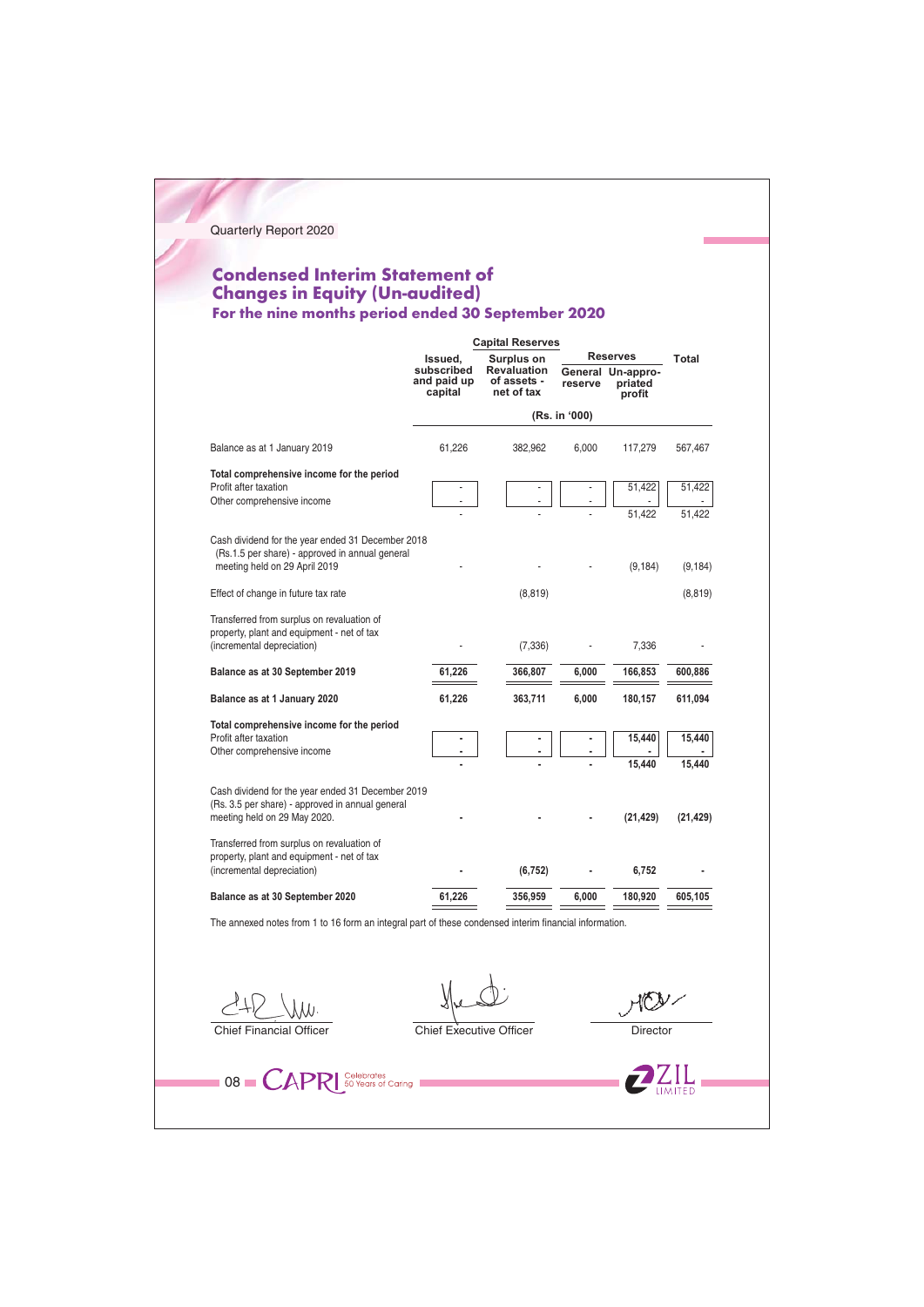## **Notes to the Condensed Interim Financial Information (Un-audited)** For the nine months period ended 30 September 2020

#### **STATUS AND NATURE OF BUSINESS**  $\blacktriangleleft$

ZIL Limited ("the Company") was incorporated as a private limited company in February 1960 under the Companies Act, 1913 (now the Companies Act, 2017) and was subsequently converted into a public limited company in November 1986. Its shares are listed on the Pakistan Stock Exchange Limited. The principal activity of the Company is manufacture and sale of home and personal care products. The registered office of the company is situated at Ground Floor, Bahria Complex III, M.T. Khan Road, Karachi.

The impact of the COVID-19 coronavirus outbreak is expected to have a significant  $11$ impact on economic conditions and an increase in economic uncertainty around the globe. Since the Company is manufacturing products such as personal wash, hygiene and skin care and therefore possesses minimal risk of decrease in demand of Company's products. With prudent risk management practice, the Company will be able to meet its financial liabilities when due and would be able to pursue its normal business activities. The company is confident that the ability of the company to Continue as a going concern has not been materially impacted by the effects of pandemic COVID-19.

#### $\overline{2}$ **BASIS OF PRESENTATION**

### 2.1 Statement of compliance

 $2ZIL$ 

These condensed interim financial information of the Company for the nine months period ended 30 September 2020 have been prepared in accordance with the accounting and reporting standards as applicable in Pakistan for interim financial reporting. The accounting and reporting standards as applicable in Pakistan for interim financial reporting framework comprise of:

- International Financial Reporting Standard (IAS 34) issued by the International Accounting Standard Board (IASB) as notified under the Companies Act, 2017; and
- Provisions of and directives issued under the Companies Act 2017 (the Act).

Where the provisions of and directives issued under the Act differ with the requirements of IAS 34, the provisions of and directives issued under the Act have been followed.

- 2.2 These condensed interim financial statements are un-audited but subject to limited scope review by the statutory auditors as required under Section 237 of the Act. These condensed interim financial statements do not include all the information and disclosures required for complete set of financial statements and should be read in conjunction with the annual audited financial statements of the Company for the year ended December 31, 2019.
- $23$ The comparative statement of financial position presented in these condensed interim financial information as at 31 December 2019 have been extracted from the audited financial statements of the Company for the year ended 31 December 2019, whereas the comparative statement of profit or loss, statement of comprehensive income, statement of changes in equity and the statement of cash flow have been extracted from the unaudited condensed interim financial information for the three months and nine months period ended 30 September 2019 (as applicable).

**CAPRI** So Years of Caring **19 09**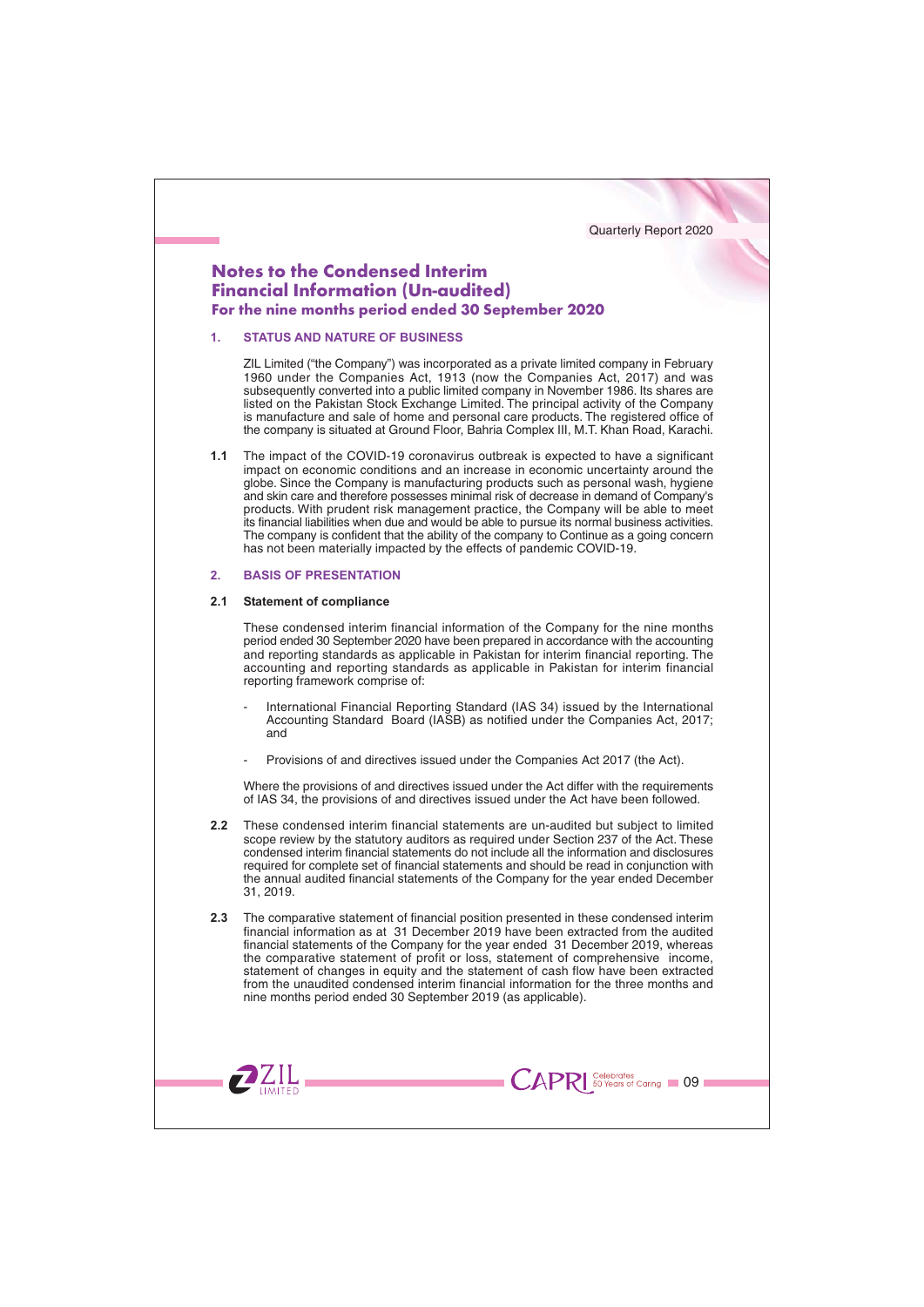## **Notes to the Condensed Interim Financial Information (Un-audited)** For the nine months period ended 30 September 2020

#### 2.4 Functional and presentation currency

These condensed interim financial information is presented in Pak Rupees which is the functional and presentation currency of the Company. Figures have been rounded off to the nearest thousand rupees

## 2.5 Significant Accounting Judgements, Estimates and Financial Risk Management

The preparation of condensed interim financial information requires management to make judgments, estimates and assumptions that affect the application of accounting policies and the reporting amounts of assets and liabilities, income and expenses. Actual results may differ from these estimates. Estimates and judgements made by the management in the preparation of this condensed interim financial information are the same as those that were applied to the audited financial statements of the Company for the year ended 31 December 2019.

The Company's financial risk management objectives and policies are consistent with those disclosed in the financial statements as at and for the year ended December 31, 2019. The carrying value of all financial and non-financial assets and liabilities, measured at other than amortised cost, approximate their fair values.

#### **SIGNIFICANT ACCOUNTING POLICIES**  $3<sub>l</sub>$

The accounting policies and the methods of computation adopted in the preparation of these condensed interim financial statements are the same as those applied in the preparation of the financial statements for the year ended 31 December 2019:

#### **Government grants**

 $\blacksquare$  10  $\blacksquare$   $\mathsf{CAPR}$  SO Years of Caring I

Government grants are recognised where there is reasonable assurance that the grant will be received and all attached conditions will be complied with. When the grant relates to income, it is recognised as income on a systematic basis over the periods that the related costs, for which it is intended to compensate, are expensed out.

## New / Revised Standards, Interpretations and Amendments

The Company has adopted the following amendments to International Financial Reporting Standards (IFRSs) which became effective for the current period:

IFRS 3 - Definition of a Business IFRS 9, IAS 39 and IFRS 7 - Interest Rate Benchmark Reform IFRS 16 - COVID 19 Related Rent Concessions IAS 1 and IAS 8 - Definition of Material

The IASB has also issued the revised Conceptual Framework for Financial Reporting (the Conceptual Framework) in March 2018 which is effective for annual periods beginning on or after 01 January 2020 for preparers of financial statements who develop accounting policies based on the Conceptual Framework. The revised Conceptual Framework is not a standard, and none of the concepts override those in any standard or any requirements in a standard. The purpose of the Conceptual Framework is to assist IASB in developing standards, to help preparers develop consistent accounting policies if there is no applicable standard in place and to assist all parties to understand and interpret the standards.

The adoption of the above amendments to accounting standards did not have any material effect on the condensed interim financial statements.

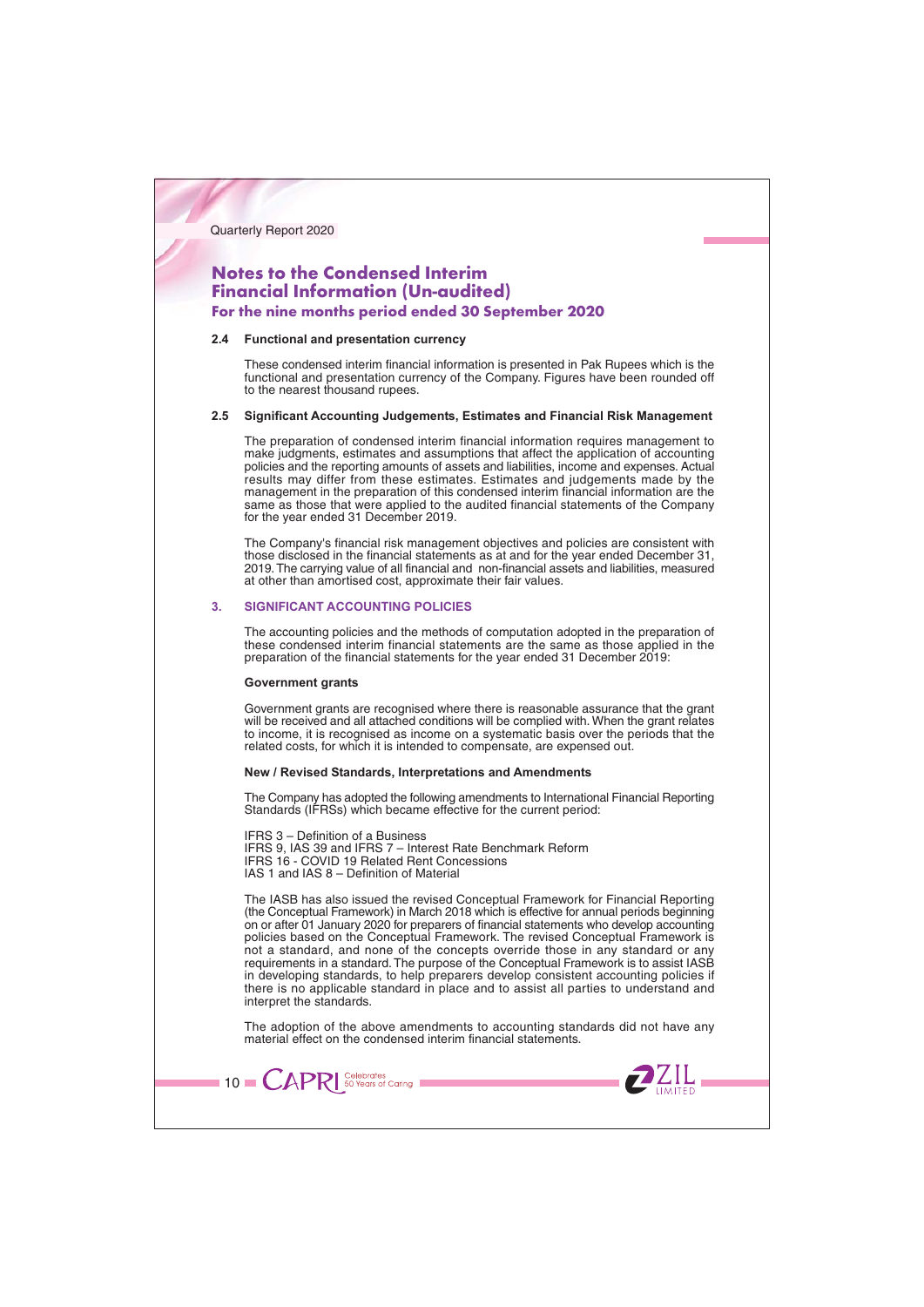## **Notes to the Condensed Interim Financial Information (Un-audited)** For the nine months period ended 30 September 2020

|     |                                      | <b>Note</b> | 2020<br>(Un-audited) | 30 September 31 December<br>2019<br>(Audited) |
|-----|--------------------------------------|-------------|----------------------|-----------------------------------------------|
| -4. | <b>PROPERTY, PLANT AND EQUIPMENT</b> |             | (Rs. in '000)        |                                               |
|     | Operating fixed assets               | 4.1         | 665,902              | 691,395                                       |
|     | Capital work-in-progress             | 4.3         | 4.376                | 6,963                                         |
|     | Right of use assets                  | 4.4         | 54.546               | 66,002                                        |
|     |                                      |             | 724.824              | 764.360                                       |

Quarterly Report 2020

## 4.1 Operating fixed assets

Following are the details of the additions and disposals of operating fixed assets during the current period.

|                                |                  |               | <b>Disposals</b>            |
|--------------------------------|------------------|---------------|-----------------------------|
|                                | <b>Additions</b> | Cost          | Accumulated<br>depreciation |
|                                |                  | (Rs. in '000) |                             |
| <b>Building</b>                | 1,860            |               |                             |
| Plant, machinery and equipment | 5,449            | 182           | 27                          |
| Furniture and fixtures         | 1,487            | 45            | 31                          |
| Computers                      | 2,171            | 10            | 6                           |
| <b>Vehicles</b>                | 378              | 240           | 136                         |
| <b>Capital Spares</b>          | 156              | ۰             |                             |
|                                | 11,501           | 477           | 200                         |

4.2 At 30 September 2020, the written down value of the temporarily idle property, plant and equipments comprising of leasehold land and building (and leasehold improvements on leasehold land) amounted to Rs. 146.8 million (31 December 2019: Rs. 152.125 million) and Rs 1.26million (31 December 2019: Rs. 1.4 million) respectively.

|     |                                                       | 30 September 31 December<br><b>Note</b><br>2020<br>2019<br>(Un-audited)<br>(Audited) |
|-----|-------------------------------------------------------|--------------------------------------------------------------------------------------|
| 4.3 | Capital work-in-progress                              | (Rs. in '000)                                                                        |
|     | Opening balance<br>Additions during the period / year | 6,963<br>11,471<br>18,454<br>4.3.2<br>56,402<br>25,417<br>67,873                     |
|     | Transfers during the period / year                    | (60, 910)<br>4.3.2<br>(21, 041)<br>4,376<br>6,963<br>4.3.1                           |
|     |                                                       | CAP<br>Celebrates<br>50 Years of Caring <b>11</b>                                    |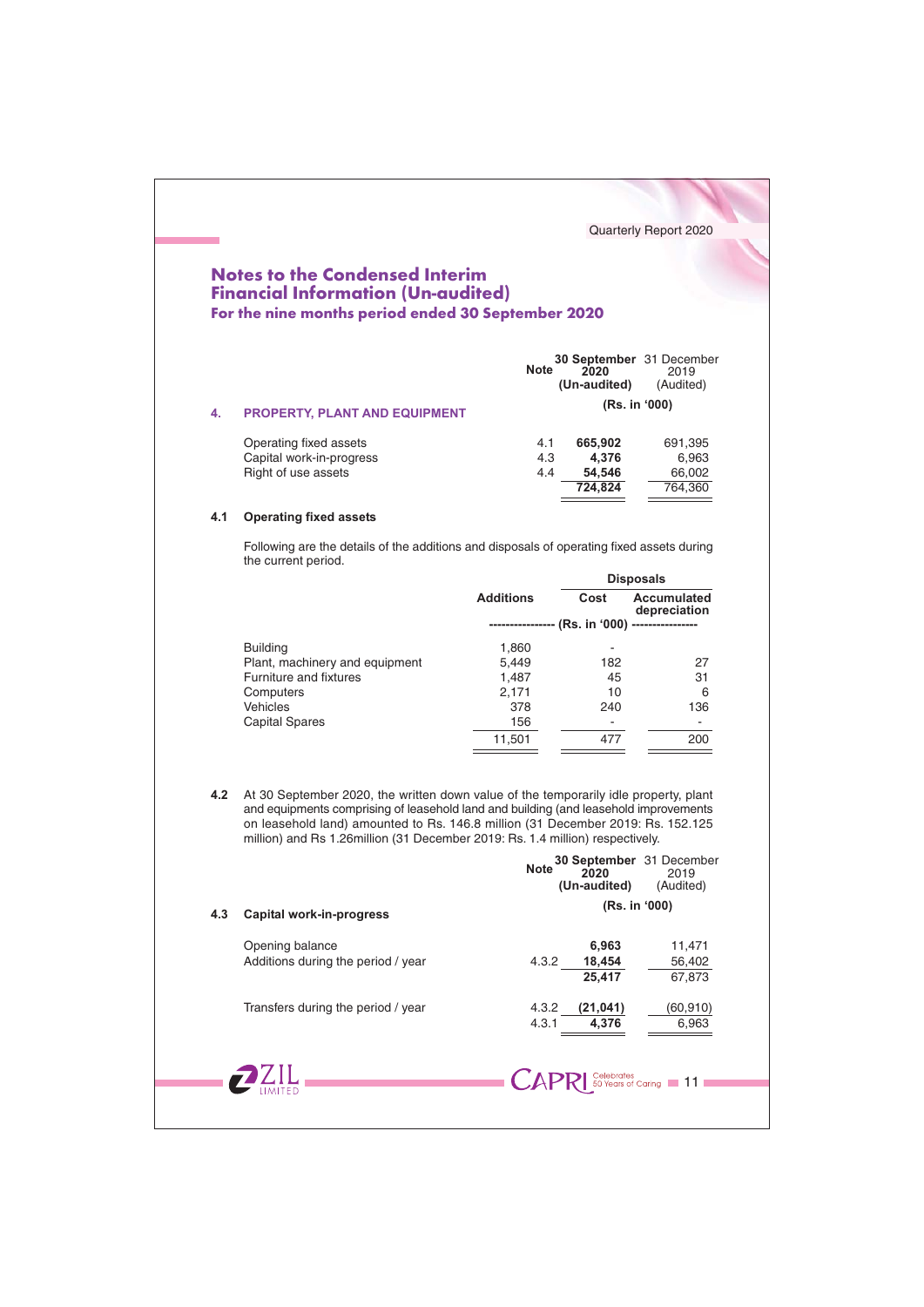## **Notes to the Condensed Interim Financial Information (Un-audited)** For the nine months period ended 30 September 2020

4.3.1 This includes advance for vehicle of Rs.2.6 million, advance for plant and machinery of Rs. 1.6 million, advance for furniture 0.1 million and for computer 0.12 million

4.3.2 Following are the details of the additions and transfers from capital work-in-progress during the period:

|     |                                                                         | <b>Additions</b>                                                | <b>Transfers</b>  |
|-----|-------------------------------------------------------------------------|-----------------------------------------------------------------|-------------------|
|     |                                                                         | (Rs. in '000)                                                   |                   |
|     | Building on leasehold land                                              | 1,328                                                           | 1,860             |
|     | Plant, machinery and equipment                                          | 2,749                                                           | 3,208             |
|     | Dies and change parts                                                   | 3,701                                                           | 2,241             |
|     | Capital spares                                                          | 270                                                             | 156               |
|     | Furniture and fixtures                                                  | 1,502                                                           | 1,487             |
|     | Computers                                                               | 1,231                                                           | 2,171             |
|     | Vehicles                                                                | 2,935                                                           | 378               |
|     | Intangibles                                                             | 4,738                                                           | 9,540             |
|     |                                                                         | 18,454                                                          | 21,041            |
|     |                                                                         |                                                                 |                   |
|     |                                                                         | 30 September 31 December<br><b>Note</b><br>2020<br>(Un-audited) | 2019<br>(Audited) |
|     |                                                                         | (Rs. in '000)                                                   |                   |
| 4.4 | <b>Breakup of Right-of-use assets:</b>                                  |                                                                 |                   |
|     | <b>Vehicles</b>                                                         | 3,894                                                           | 4,581             |
|     | <b>Rented Premises</b>                                                  | 50,652                                                          | 61,421            |
|     |                                                                         | 54,546                                                          | 66,002            |
|     |                                                                         |                                                                 |                   |
| 5.  | <b>STOCK-IN-TRADE</b>                                                   |                                                                 |                   |
|     | Raw material                                                            |                                                                 |                   |
|     | - in hand                                                               | 83,450                                                          | 69,897            |
|     | - in transit                                                            | 2,440                                                           | 5,942             |
|     |                                                                         | 85,890                                                          | 75,839            |
|     |                                                                         |                                                                 |                   |
|     | Packing material                                                        | 43,617                                                          | 29,160            |
|     | Work-in-progress                                                        | 11,588                                                          | 5,050             |
|     | Finished goods                                                          | 57,724                                                          | 101,838           |
|     |                                                                         | 198,819                                                         | 211,887           |
|     | Provision against slow moving items                                     |                                                                 |                   |
|     | of stock-in-trade                                                       | 5.1<br>(32, 620)                                                | (32,620)          |
|     |                                                                         | 166,199                                                         | 179,267           |
|     |                                                                         |                                                                 |                   |
|     | Celebrates<br>50 Years of Caring<br>$12 \blacksquare$<br>$\mathsf{CAP}$ |                                                                 |                   |
|     |                                                                         |                                                                 |                   |
|     |                                                                         |                                                                 |                   |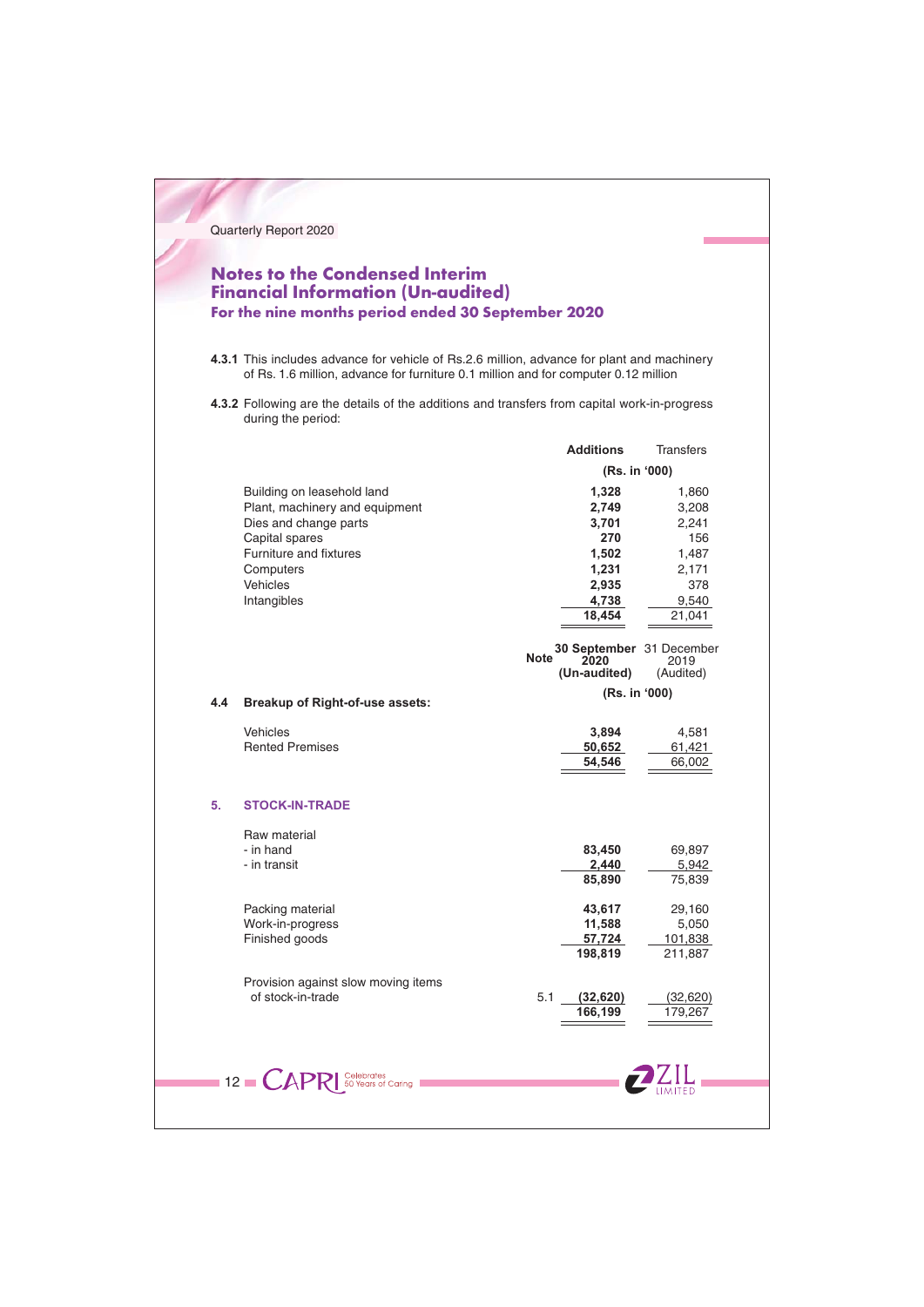|     | <b>Notes to the Condensed Interim</b><br><b>Financial Information (Un-audited)</b><br>For the nine months period ended 30 September 2020                                                                                  |                                                  | Quarterly Report 2020                       |
|-----|---------------------------------------------------------------------------------------------------------------------------------------------------------------------------------------------------------------------------|--------------------------------------------------|---------------------------------------------|
|     | <b>Note</b>                                                                                                                                                                                                               | 30 September 31 December<br>2020<br>(Un-audited) | 2019<br>(Audited)                           |
| 5.1 | Provision against slow moving stock-in-trade                                                                                                                                                                              | (Rs. in '000)                                    |                                             |
|     | Opening balance<br>Charge for the period / year<br>Write off during the period / year<br>Closing balance                                                                                                                  | 32,620<br>32,620                                 | 16,363<br>14,265<br>1,992<br>32,620         |
| 6.  | <b>TRADE DEBTS - unsecured, considered good</b>                                                                                                                                                                           |                                                  |                                             |
|     | Considered good<br>Considered doubtful                                                                                                                                                                                    | 52,221<br>9,097<br>61,318                        | 45,560<br>9,097<br>54,657                   |
|     | Allowance for expected credit loss                                                                                                                                                                                        | 6.1<br>(9,097)<br>52,221                         | (9,097)<br>45,560                           |
| 6.1 | Allowance for expected credit loss:                                                                                                                                                                                       |                                                  |                                             |
| 7.  | Opening balance<br>Charge for the period / year<br>Closing balance<br><b>ADVANCES, PREPAYMENTS AND OTHER RECEIVABLES</b>                                                                                                  | 9,097<br>9,097                                   | 8,239<br>858<br>9,097                       |
|     | <b>Considered good</b>                                                                                                                                                                                                    |                                                  |                                             |
|     | Advance for taxation                                                                                                                                                                                                      | 124,122                                          | 141,562                                     |
|     | Advances to suppliers and contractors<br>Considered good<br>Considered doubtful                                                                                                                                           | 1,602<br>803<br>2,405                            | 4,232<br>803<br>5,035                       |
|     | Provision for doubtful advances                                                                                                                                                                                           | (803)<br>1,602                                   | (803)<br>4,232                              |
|     | Prepayments<br>Current maturity of loans to employees<br>Deposit with Sui Southern Gas Company Limited<br>Letter of guarantee deposit<br>Deposit with Central Depository Company of Pakistan Limited<br>Other receivables | 3,738<br>807<br>2,786<br>650<br>13<br>1,789      | 3,563<br>1,232<br>2,786<br>650<br>13<br>455 |
|     |                                                                                                                                                                                                                           | 9,783<br>135,507                                 | 8,699<br>154,493                            |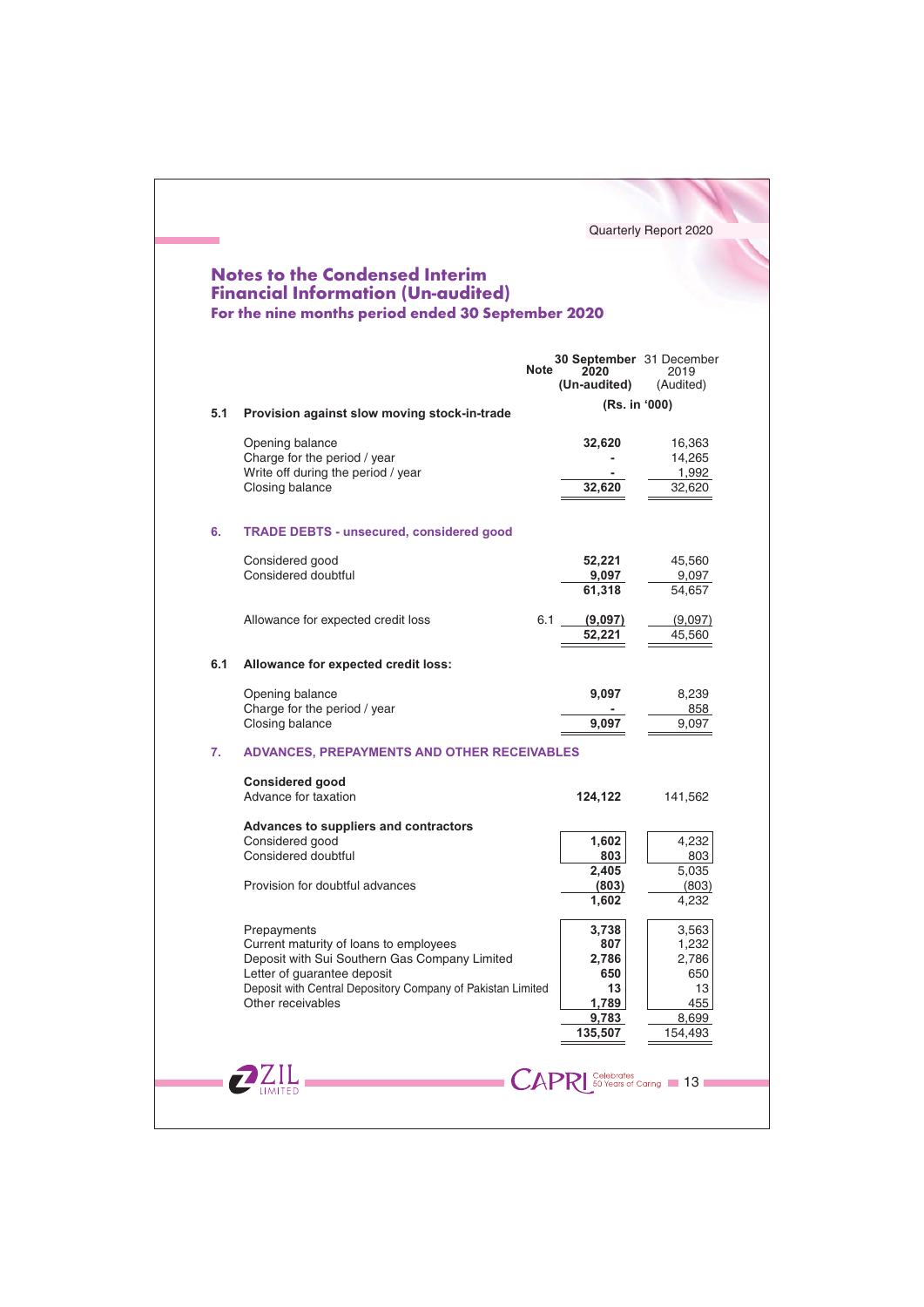## **Notes to the Condensed Interim Financial Information (Un-audited)** For the nine months period ended 30 September 2020

|    |                                                                                       | <b>Note</b><br>2020<br>(Un-audited) | 30 September 31 December<br>2019<br>(Audited) |  |  |
|----|---------------------------------------------------------------------------------------|-------------------------------------|-----------------------------------------------|--|--|
|    |                                                                                       |                                     | (Rs. in '000)                                 |  |  |
| 8. | <b>CASH AND BANK BALANCES</b>                                                         |                                     |                                               |  |  |
|    | Cash in hand                                                                          | 293                                 | 156                                           |  |  |
|    | Cash at banks<br>- current / collection accounts<br>- profit and loss sharing account | 93,845<br>1.403<br>8.1<br>95,248    | 20,239<br>3,245<br>23,484                     |  |  |
|    | Term deposit receipt                                                                  | 95,541                              | 40,000<br>63,640                              |  |  |

8.1 This carries profit rate at 4.5% to 5.5% (31 December 2019: 5.5% to 11.25%) per annum.

#### $9.$ **LONG-TERM LOAN**

This represents long-term financing facility availed under State Bank of Pakistan's (SBP) Refinance Scheme for Payment of Wages and Salaries to the Workers and Employees of Business Concerns ('Refinance Scheme'). This facility carries limit of Rs. 93.75 million or business continuously continuously in the temperature of 2.75% - 3% per annum payable quarterly. The principal will be repaid in 8 equal quarterly installments starting 01 January 2021. The difference between the nomina these condensed interim financial statements.

|                                                                                                                                                                                                                                                     | 30 September 31 December<br>2020<br>2019<br>(Un-audited)<br>(Audited)<br>(Rs. in '000)                                                                   |
|-----------------------------------------------------------------------------------------------------------------------------------------------------------------------------------------------------------------------------------------------------|----------------------------------------------------------------------------------------------------------------------------------------------------------|
| 10.<br><b>TRADE AND OTHER PAYABLES</b><br>Trade creditors<br>Accrued expenses<br>Sales tax payable<br>Deposit from employees against vehicles<br>and equipments<br>Workers' Welfare Fund<br>Workers' Profit Participation Fund<br>Other liabilities | 92,856<br>124,650<br>71,523<br>117,672<br>22,141<br>10,917<br>1,248<br>1,126<br>2,723<br>1,851<br>2,306<br>2,013<br>1,252<br>1,856<br>194,049<br>260,085 |
| 14 CAPRI SO Years of Caring                                                                                                                                                                                                                         |                                                                                                                                                          |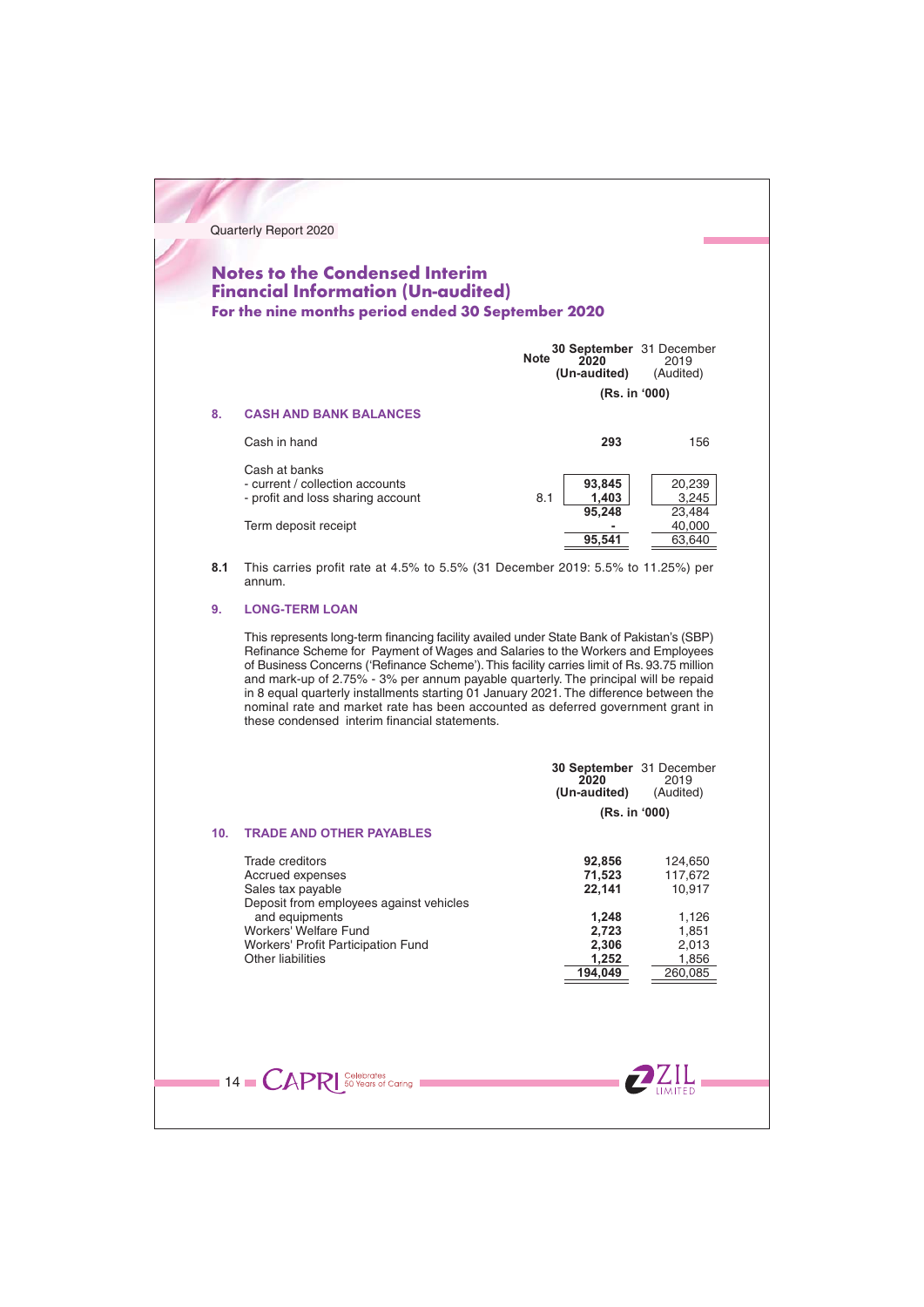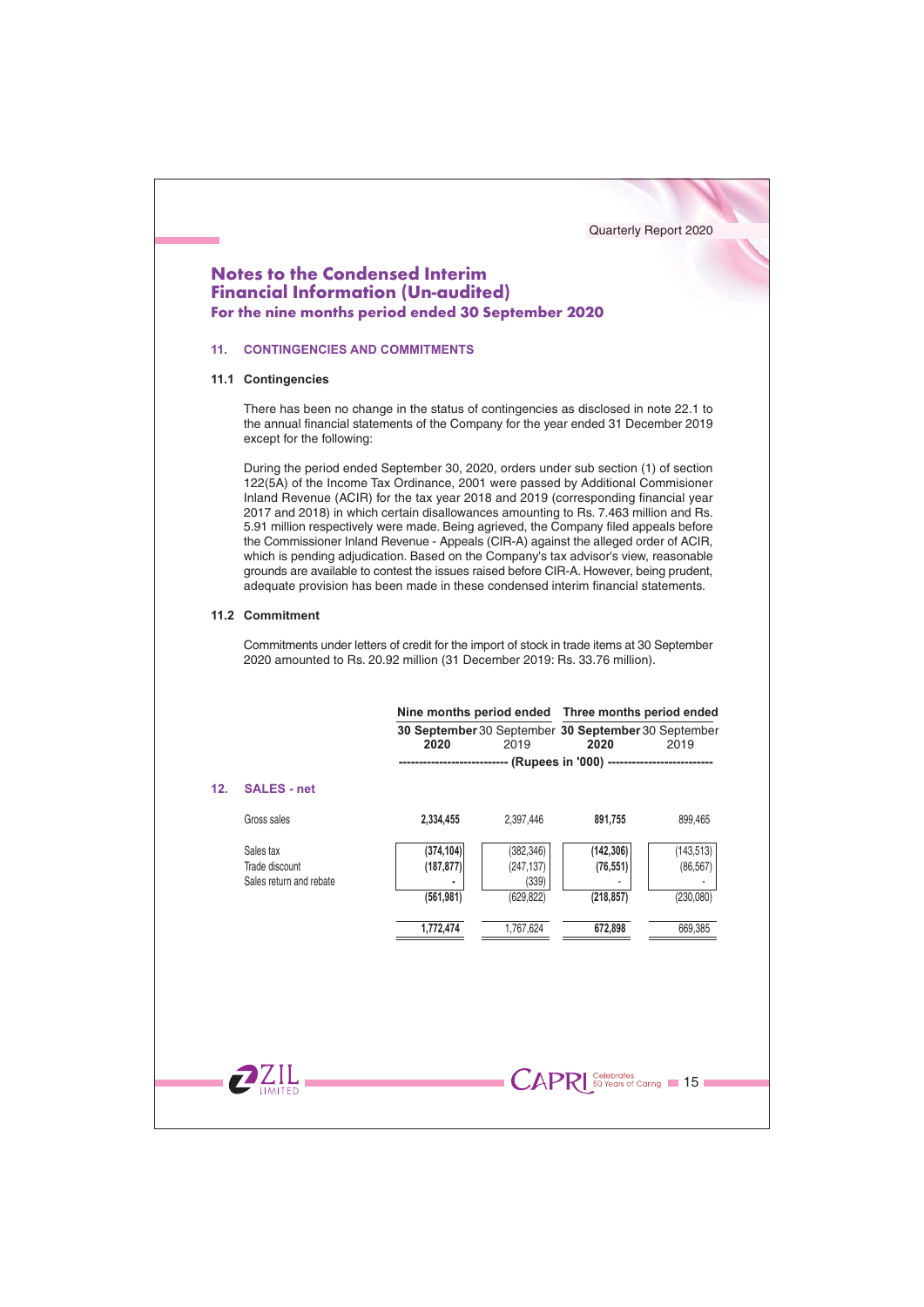## **Notes to the Condensed Interim Financial Information (Un-audited)** For the nine months period ended 30 September 2020

|     |                                                               |           |           | 30 September 30 September 30 September 30 September |           |
|-----|---------------------------------------------------------------|-----------|-----------|-----------------------------------------------------|-----------|
|     | <b>Note</b>                                                   | 2020      | 2019      | 2020                                                | 2019      |
|     |                                                               |           |           | ------- (Rupees in '000) -----------                |           |
| 13. | <b>COST OF SALES</b>                                          |           |           |                                                     |           |
|     | Raw material consumed                                         | 972,965   | 923,943   | 338,186                                             | 374,040   |
|     | Packing material consumed                                     | 119,645   | 114,703   | 39,685                                              | 42,396    |
|     | Salaries, wages and other benefits                            | 77,342    | 105,976   | 25,156                                              | 31,051    |
|     | Goods purchased for resale                                    | 60,687    | 40,714    | 21,894                                              | 17,936    |
|     | Depreciation and amortisation                                 | 26,067    | 26,564    | 8,809                                               | 8,665     |
|     | Fuel and power                                                | 8,315     | 12,214    | 2,867                                               | 4,465     |
|     | Freight and handling charges                                  | 4,893     | 7,107     | 1,649                                               | 2,293     |
|     | Stores and spares consumed                                    | 2,697     | 3,474     | 1,222                                               | 1,337     |
|     | Rent, rates and taxes                                         | 11,729    | 5,763     | 170                                                 | 123       |
|     | Travelling and conveyance                                     | 2,228     | 3,004     | 822                                                 | 1,025     |
|     | Insurance                                                     | 1,505     | 1,779     | 460                                                 | 536       |
|     | Repair and maintenance                                        | 373       | 216       | 145                                                 | 88        |
|     | Postage and telephones                                        | 439       | 379       | 122                                                 | 174       |
|     | Others                                                        | 2,091     | 702       | 1,815                                               | 189       |
|     | Legal and professional charges                                | 32        | 35        | ×.                                                  | 25        |
|     | Printing and stationery                                       | 206       | 111       | $\overline{2}$                                      | 30        |
|     | Subscription charges                                          | 71        | 226       | 55                                                  | 104       |
|     | Provision for slow moving stock-in-trade                      |           | 6.339     |                                                     |           |
|     | Product research and development<br>Provision for slow moving | 5,784     | 38        | 80                                                  | 16        |
|     | stores and spares                                             | 584       |           |                                                     |           |
|     |                                                               | 1,297,653 | 1,253,287 | 443,139                                             | 484,493   |
|     | Opening stock of work-in-process                              | 5,050     | 7,814     | 4,923                                               | 7,293     |
|     | Closing stock of work-in-process                              | (11, 588) | (6, 478)  | (11, 588)                                           | (6, 478)  |
|     | Cost of good manufactured                                     | 1,291,115 | 1,254,623 | 436,474                                             | 485,308   |
|     | Opening stock of finished goods                               | 101,838   | 85,430    | 143,078                                             | 90,576    |
|     | Closing stock of finished goods                               | (57, 724) | (74, 161) | (57, 724)                                           | (74, 161) |
|     |                                                               | 44,114    | 11,269    | 85,354                                              | 16,415    |
|     |                                                               | 1,335,229 | 1,265,892 | 521,828                                             | 501,723   |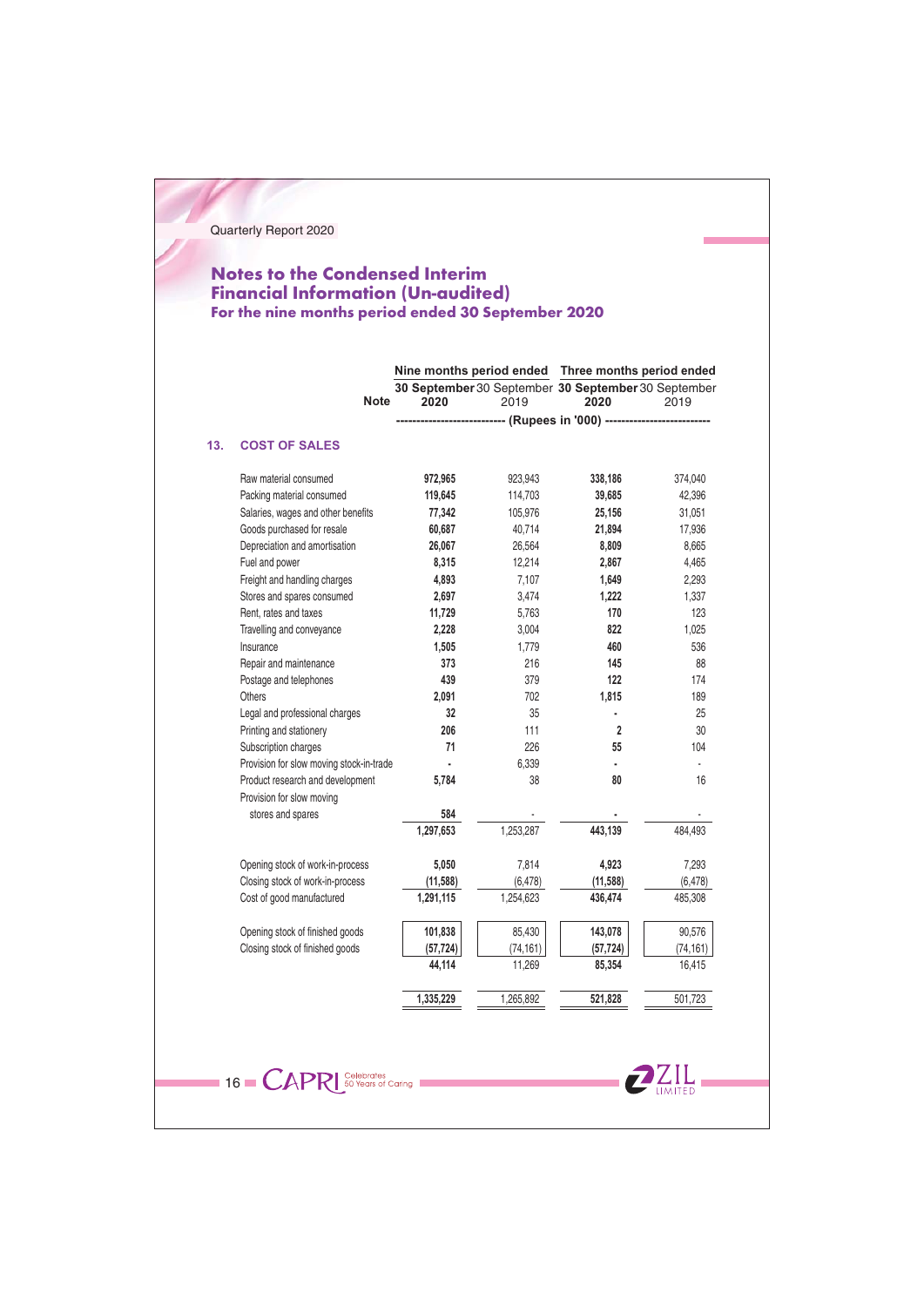| 14. |                                                                                                                                                                                                                                                                                                                                                            | <b>Financial Information (Un-audited)</b>                                             |        |                                  |
|-----|------------------------------------------------------------------------------------------------------------------------------------------------------------------------------------------------------------------------------------------------------------------------------------------------------------------------------------------------------------|---------------------------------------------------------------------------------------|--------|----------------------------------|
|     | For the nine months period ended 30 September 2020                                                                                                                                                                                                                                                                                                         |                                                                                       |        |                                  |
|     | <b>TRANSACTIONS WITH RELATED PARTIES</b><br>Related parties of the Company comprise of associated companies, companies with<br>common directors, major shareholders, staff retirement funds, directors and key<br>management personnel. Details of transactions with related parties and balances with<br>them, unless disclosed elsewhere are as follows: |                                                                                       |        |                                  |
|     |                                                                                                                                                                                                                                                                                                                                                            |                                                                                       |        |                                  |
|     |                                                                                                                                                                                                                                                                                                                                                            |                                                                                       |        | Nine months period ended         |
|     |                                                                                                                                                                                                                                                                                                                                                            |                                                                                       | 2020   | <b>30 September</b> 30 September |
|     |                                                                                                                                                                                                                                                                                                                                                            |                                                                                       |        | 2019<br>(Rs. in '000)            |
|     | <b>Transactions with related parties</b>                                                                                                                                                                                                                                                                                                                   |                                                                                       |        | (Un-audited)                     |
|     | Contribution to the employees' provident fund                                                                                                                                                                                                                                                                                                              | 15.1                                                                                  | 6,372  | 5,927                            |
|     | <b>Key Management Personnel</b>                                                                                                                                                                                                                                                                                                                            |                                                                                       |        |                                  |
|     | Total remuneration of the                                                                                                                                                                                                                                                                                                                                  |                                                                                       |        |                                  |
|     | Chief Executive, Chairman<br>and other key management personnel                                                                                                                                                                                                                                                                                            | 15.2                                                                                  | 82,333 | 56,355                           |
|     | Other Director's remuneration (meeting fee)                                                                                                                                                                                                                                                                                                                | 15.2                                                                                  | 900    | 560                              |
|     | 14.1 Contribution to the provident fund is made in accordance with the requirements of staff<br>service rules.                                                                                                                                                                                                                                             |                                                                                       |        |                                  |
|     | 14.2 Remuneration of the key management personnel is in accordance with the terms of<br>their employment. Directors meeting fee is as approved by the Board of Directors.                                                                                                                                                                                  |                                                                                       |        |                                  |
|     | <b>14.3</b> Other transactions with the related parties are at the agreed terms, if any.                                                                                                                                                                                                                                                                   |                                                                                       |        |                                  |
|     | <b>DATE OF AUTHORISATION</b>                                                                                                                                                                                                                                                                                                                               |                                                                                       |        |                                  |
| 15. |                                                                                                                                                                                                                                                                                                                                                            | This condensed interim financial information were authorised for issue on October 27, |        |                                  |
|     | 2020 by the Board of Directors of the Company.                                                                                                                                                                                                                                                                                                             |                                                                                       |        |                                  |
| 16. | <b>GENERAL</b>                                                                                                                                                                                                                                                                                                                                             |                                                                                       |        |                                  |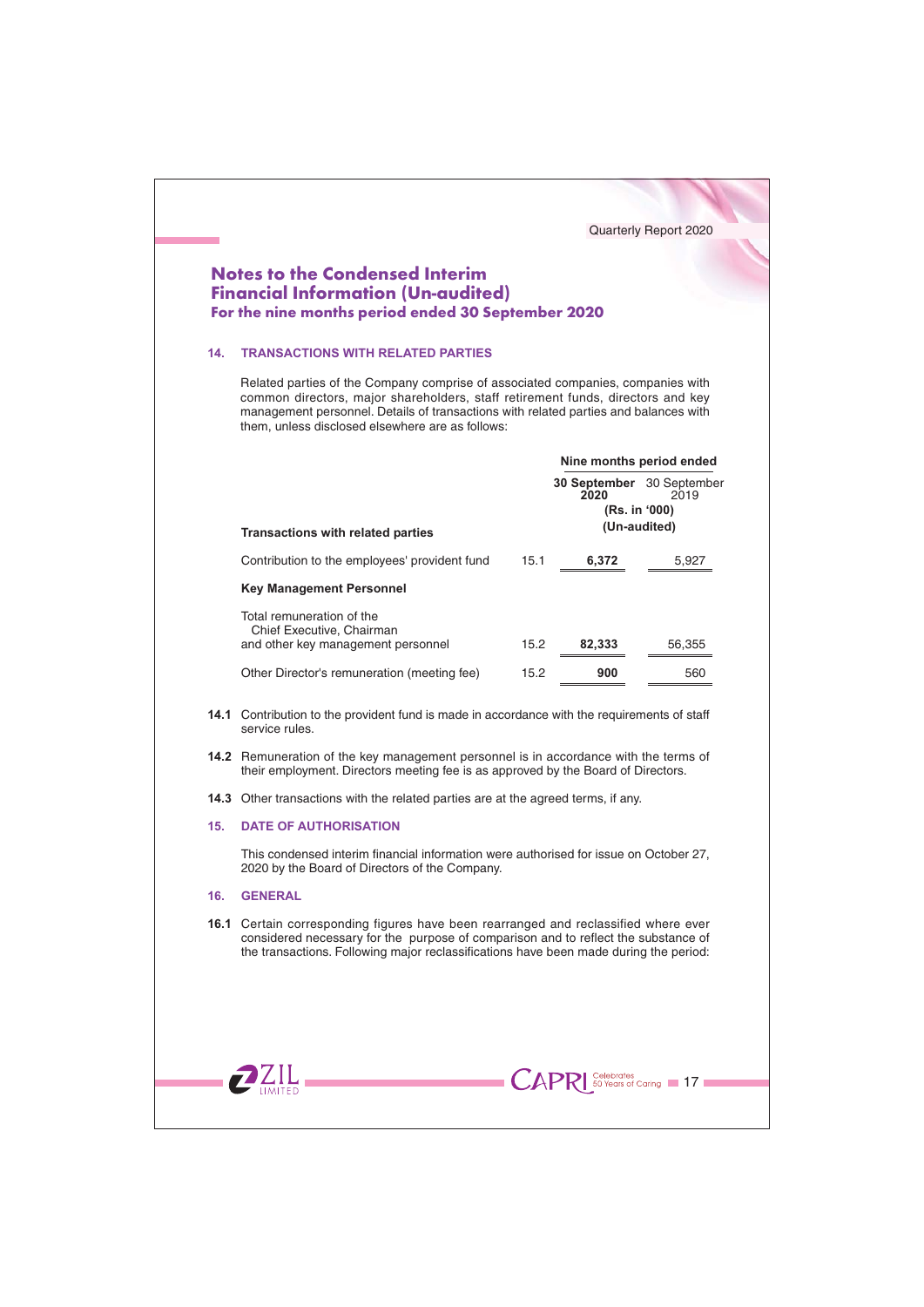## **Notes to the Condensed Interim** Financial Information (Un-audited) For the nine months period ended 30 September 2020

|                               | <b>Reclassified</b><br>from             | <b>Reclassified</b><br>to | Rupees 000's |
|-------------------------------|-----------------------------------------|---------------------------|--------------|
| Statement of profit or loss   | Selling and<br>distribution<br>expenses | Sales-net                 | 6.878        |
| Property, plant and equipment | Operating finance<br>assets             | Right of use<br>asset     | 4,581        |

 $242$  Ww. Chief Financial Officer

 $HQ$ Director

Chief Executive Officer